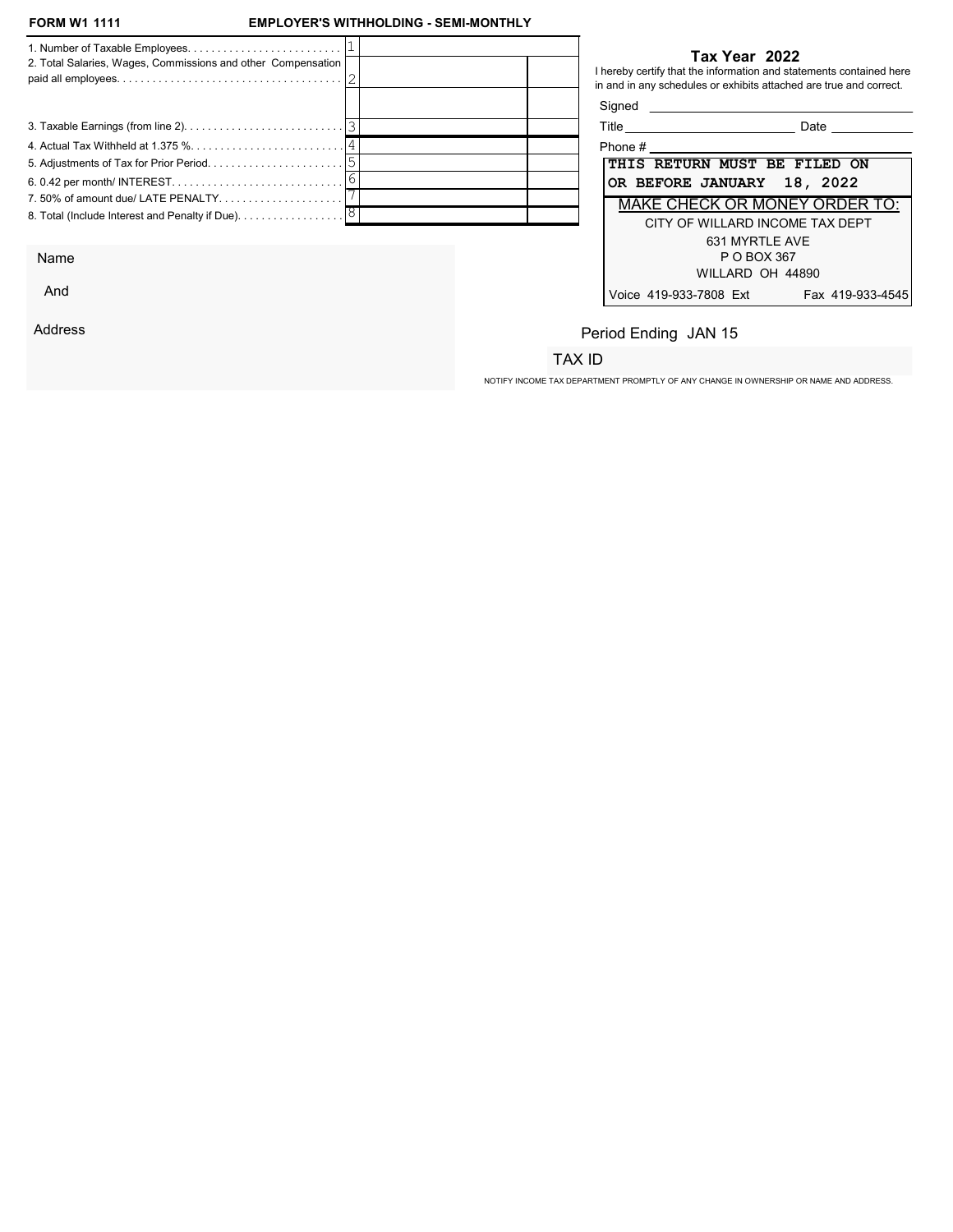And

Address

## EMPLOYER'S WITHHOLDING - SEMI-MONTHLY

| 2. Total Salaries, Wages, Commissions and other Compensation                         |  |                                    | Tax Year 2022<br>I hereby certify that the information and statements contained here<br>in and in any schedules or exhibits attached are true and correct. |
|--------------------------------------------------------------------------------------|--|------------------------------------|------------------------------------------------------------------------------------------------------------------------------------------------------------|
|                                                                                      |  | Signed                             |                                                                                                                                                            |
|                                                                                      |  | Title ____________________________ | Date                                                                                                                                                       |
|                                                                                      |  | Phone $\#$                         |                                                                                                                                                            |
|                                                                                      |  |                                    | THIS RETURN MUST BE FILED ON                                                                                                                               |
|                                                                                      |  |                                    | 3, 2022<br>OR BEFORE FEBRUARY                                                                                                                              |
| 7.50% of amount due/ LATE PENALTY                                                    |  |                                    | <b>MAKE CHECK OR MONEY ORDER TO:</b>                                                                                                                       |
| 8. Total (Include Interest and Penalty if Due). $\ldots \ldots \ldots \ldots \,  8 $ |  |                                    | CITY OF WILLARD INCOME TAX DEPT                                                                                                                            |
|                                                                                      |  |                                    | 631 MYRTLE AVE                                                                                                                                             |
| Name                                                                                 |  |                                    | P O BOX 367                                                                                                                                                |

| Title                        |                                 | Date                                 |
|------------------------------|---------------------------------|--------------------------------------|
| Phone #                      |                                 |                                      |
| THIS RETURN MUST BE FILED ON |                                 |                                      |
|                              | OR BEFORE FEBRUARY 3, 2022      |                                      |
|                              |                                 | <b>MAKE CHECK OR MONEY ORDER TO:</b> |
|                              | CITY OF WILLARD INCOME TAX DEPT |                                      |
|                              | 631 MYRTI F AVF                 |                                      |
|                              | P O BOX 367                     |                                      |
|                              | WILLARD OH 44890                |                                      |
| Voice 419-933-7808 Ext       |                                 | Fax 419-933-4545                     |

# Period Ending JAN 31

# TAX ID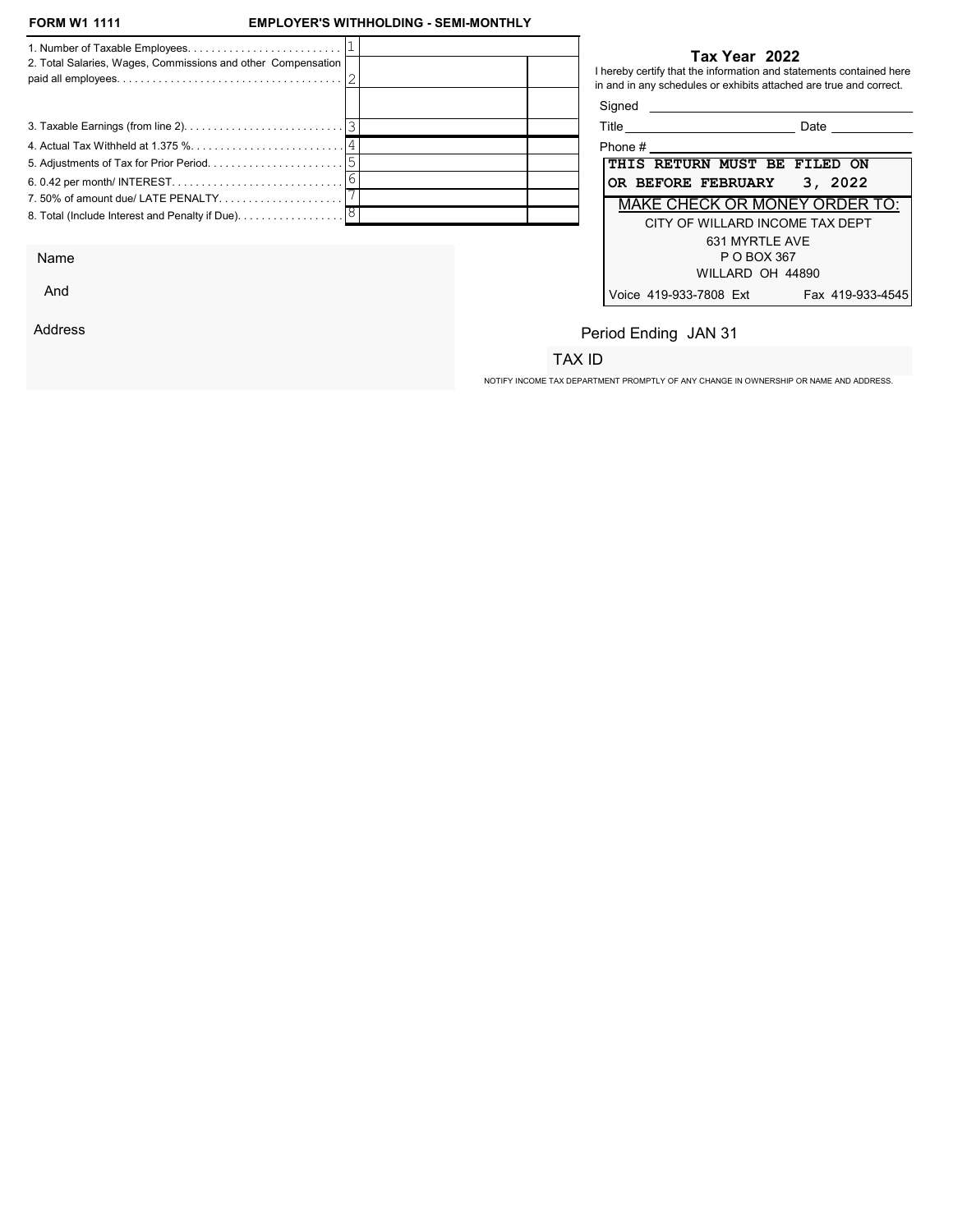And

Address

## EMPLOYER'S WITHHOLDING - SEMI-MONTHLY

| 2. Total Salaries, Wages, Commissions and other Compensation                         |  |            | Tax Year 2022<br>I hereby certify that the information and statements contained here<br>in and in any schedules or exhibits attached are true and correct. |
|--------------------------------------------------------------------------------------|--|------------|------------------------------------------------------------------------------------------------------------------------------------------------------------|
|                                                                                      |  | Signed     |                                                                                                                                                            |
|                                                                                      |  |            | Date                                                                                                                                                       |
|                                                                                      |  | Phone $\#$ |                                                                                                                                                            |
|                                                                                      |  |            | THIS RETURN MUST BE FILED ON                                                                                                                               |
|                                                                                      |  |            | OR BEFORE FEBRUARY 18, 2022                                                                                                                                |
| 7.50% of amount due/ LATE PENALTY                                                    |  |            | <b>MAKE CHECK OR MONEY ORDER TO:</b>                                                                                                                       |
| 8. Total (Include Interest and Penalty if Due). $\ldots \ldots \ldots \ldots \,  8 $ |  |            | CITY OF WILLARD INCOME TAX DEPT                                                                                                                            |
|                                                                                      |  |            | 631 MYRTLE AVE                                                                                                                                             |
| Name                                                                                 |  |            | P O BOX 367                                                                                                                                                |

| Title                        |                                 | Date                                 |
|------------------------------|---------------------------------|--------------------------------------|
| Phone #                      |                                 |                                      |
| THIS RETURN MUST BE FILED ON |                                 |                                      |
| OR BEFORE FEBRUARY 18, 2022  |                                 |                                      |
|                              |                                 | <b>MAKE CHECK OR MONEY ORDER TO:</b> |
|                              | CITY OF WILLARD INCOME TAX DEPT |                                      |
|                              | 631 MYRTI F AVF                 |                                      |
|                              | P O BOX 367                     |                                      |
|                              | WILLARD OH 44890                |                                      |
| Voice 419-933-7808 Ext       |                                 | Fax 419-933-4545                     |

# Period Ending FEB 15

# TAX ID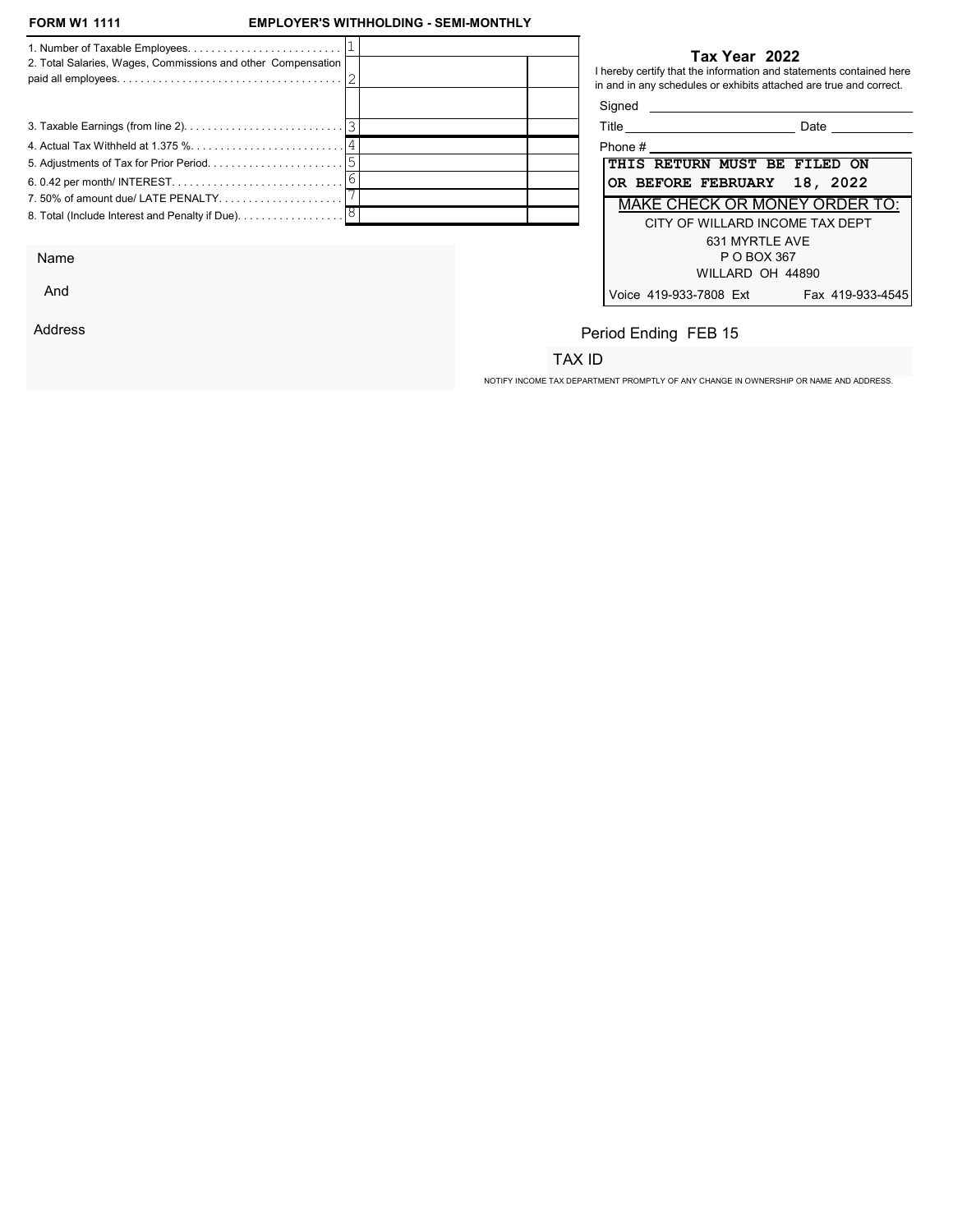And

Address

## EMPLOYER'S WITHHOLDING - SEMI-MONTHLY

| 2. Total Salaries, Wages, Commissions and other Compensation |  |                              | Tax Year 2022<br>I hereby certify that the information and statements contained here<br>in and in any schedules or exhibits attached are true and correct. |
|--------------------------------------------------------------|--|------------------------------|------------------------------------------------------------------------------------------------------------------------------------------------------------|
|                                                              |  | Signed                       |                                                                                                                                                            |
|                                                              |  |                              | Date                                                                                                                                                       |
|                                                              |  | Phone $#$                    |                                                                                                                                                            |
|                                                              |  | THIS RETURN MUST BE FILED ON |                                                                                                                                                            |
|                                                              |  | OR BEFORE MARCH 3, 2022      |                                                                                                                                                            |
| 7.50% of amount due/ LATE PENALTY                            |  |                              | <b>MAKE CHECK OR MONEY ORDER TO:</b>                                                                                                                       |
|                                                              |  |                              | CITY OF WILLARD INCOME TAX DEPT                                                                                                                            |
|                                                              |  |                              | 631 MYRTLE AVE                                                                                                                                             |
| Name                                                         |  |                              | P O BOX 367                                                                                                                                                |

| Title                                | Date             |
|--------------------------------------|------------------|
| Phone #                              |                  |
| <b>THIS RETURN MUST BE FILED ON</b>  |                  |
| OR BEFORE MARCH 3, 2022              |                  |
| <b>MAKE CHECK OR MONEY ORDER TO:</b> |                  |
| CITY OF WILLARD INCOME TAX DEPT      |                  |
| 631 MYRTI F AVF                      |                  |
| P O BOX 367                          |                  |
| WILLARD OH 44890                     |                  |
| Voice 419-933-7808 Ext               | Fax 419-933-4545 |

# Period Ending FEB 28

## TAX ID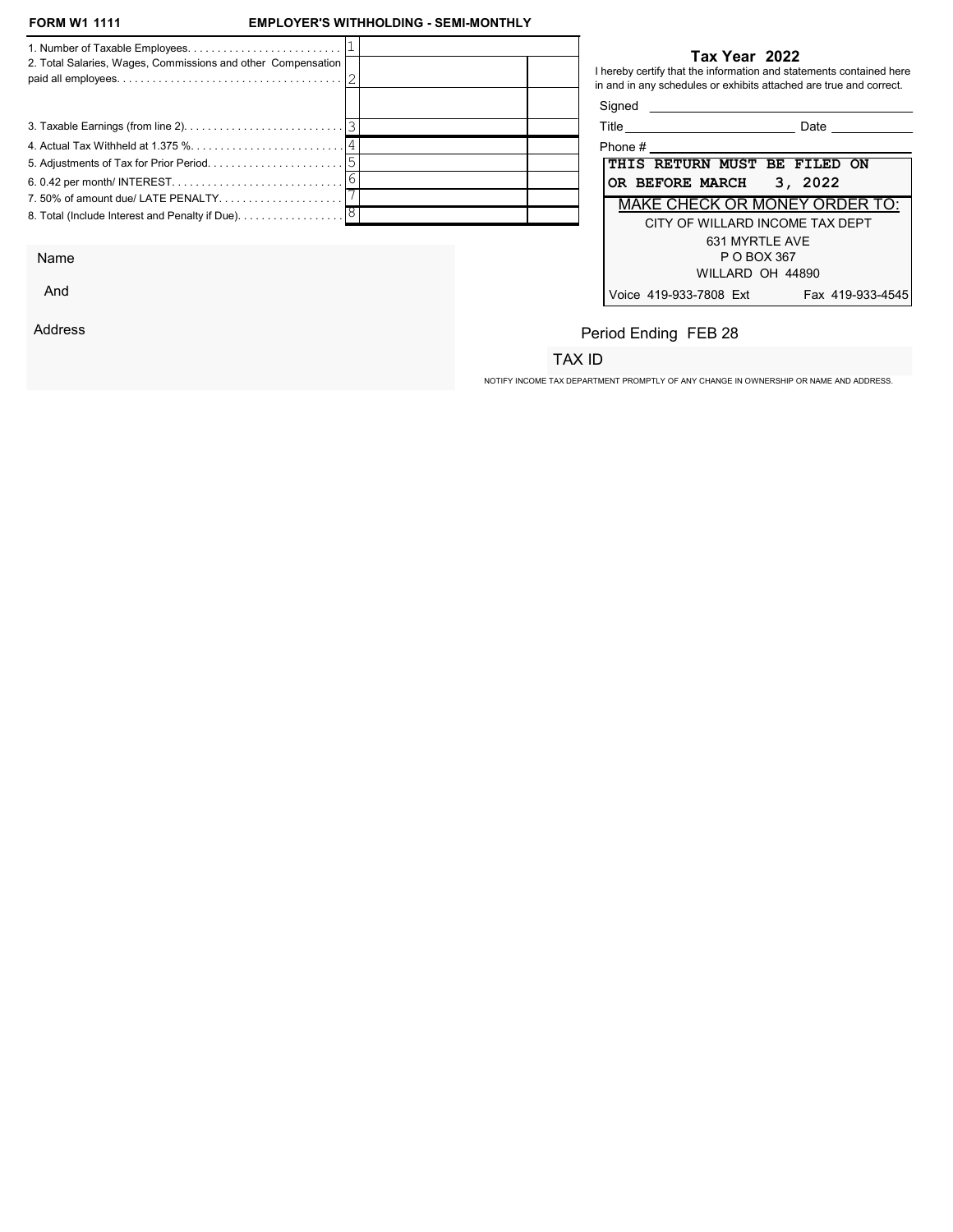## EMPLOYER'S WITHHOLDING - SEMI-MONTHLY

| 2. Total Salaries, Wages, Commissions and other Compensation                  | Tax Year 2022<br>I hereby certify that the information and statements contained here<br>in and in any schedules or exhibits attached are true and correct. |  |
|-------------------------------------------------------------------------------|------------------------------------------------------------------------------------------------------------------------------------------------------------|--|
|                                                                               | Signed<br><u> 1980 - Jan Samuel Barbara, martin da shekara 1980 - An tsara 1980 - An tsara 1980 - An tsara 1980 - An tsara</u>                             |  |
|                                                                               | Title _____________________________<br><b>Date Date</b>                                                                                                    |  |
|                                                                               |                                                                                                                                                            |  |
|                                                                               | THIS RETURN MUST BE FILED ON                                                                                                                               |  |
|                                                                               | OR BEFORE MARCH 18, 2022                                                                                                                                   |  |
| 7.50% of amount due/LATE PENALTY                                              | <b>MAKE CHECK OR MONEY ORDER TO:</b>                                                                                                                       |  |
| 8. Total (Include Interest and Penalty if Due). $\ldots \ldots \ldots \ldots$ | CITY OF WILLARD INCOME TAX DEPT<br>631 MYRTLE AVE                                                                                                          |  |

Name

And

Address

## Tax Year 2022

| Title   |                                 |             | Date |                                      |
|---------|---------------------------------|-------------|------|--------------------------------------|
| Phone # |                                 |             |      |                                      |
|         | THIS RETURN MUST BE FILED ON    |             |      |                                      |
|         | OR BEFORE MARCH 18, 2022        |             |      |                                      |
|         |                                 |             |      | <b>MAKE CHECK OR MONEY ORDER TO:</b> |
|         | CITY OF WILLARD INCOME TAX DEPT |             |      |                                      |
|         | 631 MYRTI F AVF                 |             |      |                                      |
|         |                                 | P O BOX 367 |      |                                      |
|         | WILLARD OH 44890                |             |      |                                      |
|         | Voice 419-933-7808 Ext          |             |      | Fax 419-933-4545                     |

# Period Ending MAR 15

# TAX ID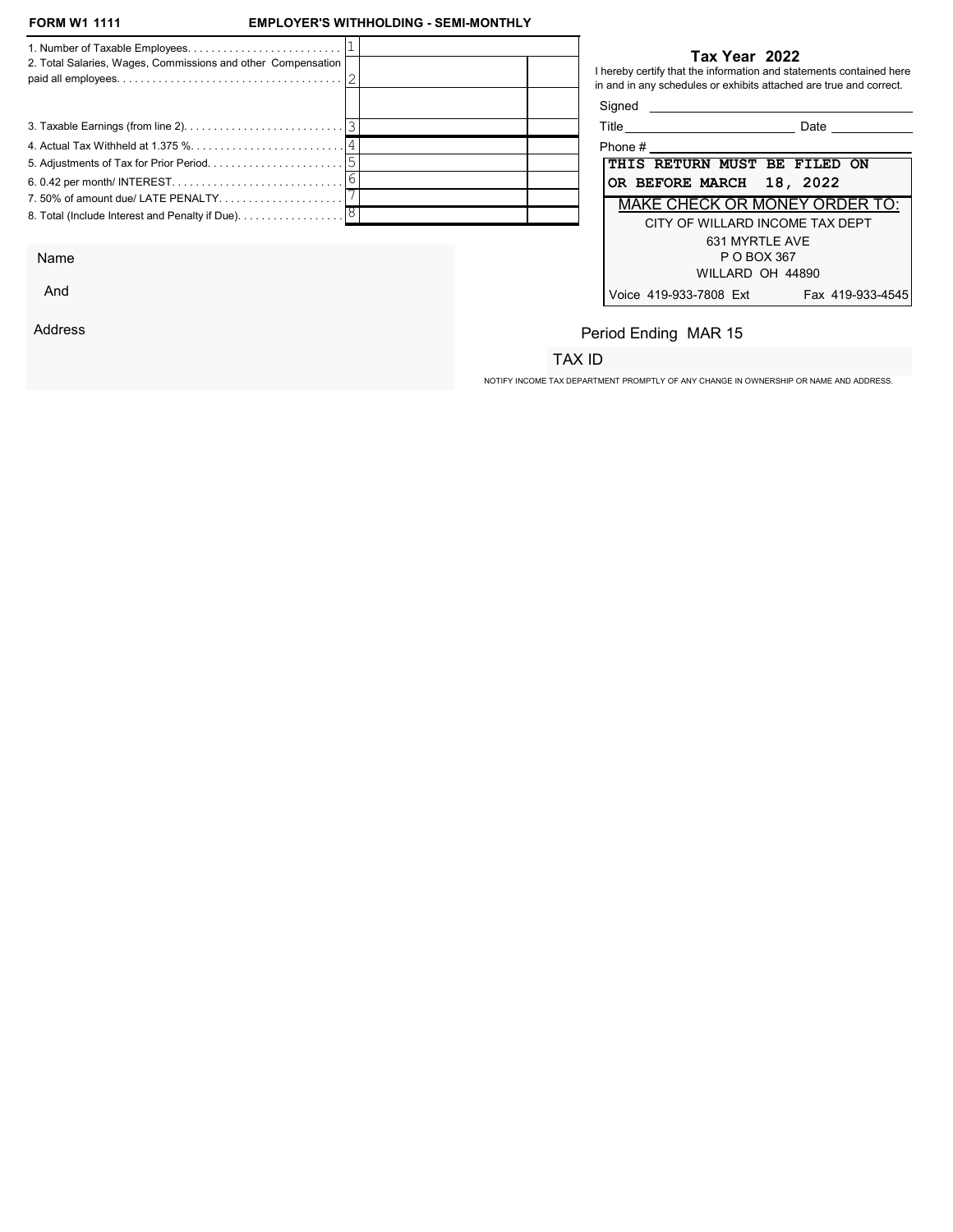## EMPLOYER'S WITHHOLDING - SEMI-MONTHLY

|                                                              |  |                                     | Tax Year 2022                                                                                                                             |
|--------------------------------------------------------------|--|-------------------------------------|-------------------------------------------------------------------------------------------------------------------------------------------|
| 2. Total Salaries, Wages, Commissions and other Compensation |  |                                     | I hereby certify that the information and statements contained here<br>in and in any schedules or exhibits attached are true and correct. |
|                                                              |  | Signed                              |                                                                                                                                           |
|                                                              |  | Title _____________________________ | <b>Date Date</b>                                                                                                                          |
|                                                              |  | Phone $#$                           |                                                                                                                                           |
|                                                              |  | THIS RETURN MUST BE FILED ON        |                                                                                                                                           |
|                                                              |  | OR BEFORE APRIL 3, 2022             |                                                                                                                                           |
| 7.50% of amount due/ LATE PENALTY                            |  |                                     | MAKE CHECK OR MONEY ORDER TO:                                                                                                             |
|                                                              |  |                                     | CITY OF WILLARD INCOME TAX DEPT                                                                                                           |
|                                                              |  |                                     | 631 MYRTLE AVE                                                                                                                            |

Name

And

Address

## Tax Year 2022

| Title<br>Date                              |
|--------------------------------------------|
| Phone #                                    |
| THIS RETURN MUST BE FILED ON               |
| OR BEFORE APRIL 3, 2022                    |
| <b>MAKE CHECK OR MONEY ORDER TO:</b>       |
| CITY OF WILLARD INCOME TAX DEPT            |
| 631 MYRTI F AVF                            |
| P O BOX 367                                |
| WILLARD OH 44890                           |
| Voice 419-933-7808 Ext<br>Fax 419-933-4545 |

# Period Ending MAR 31

# TAX ID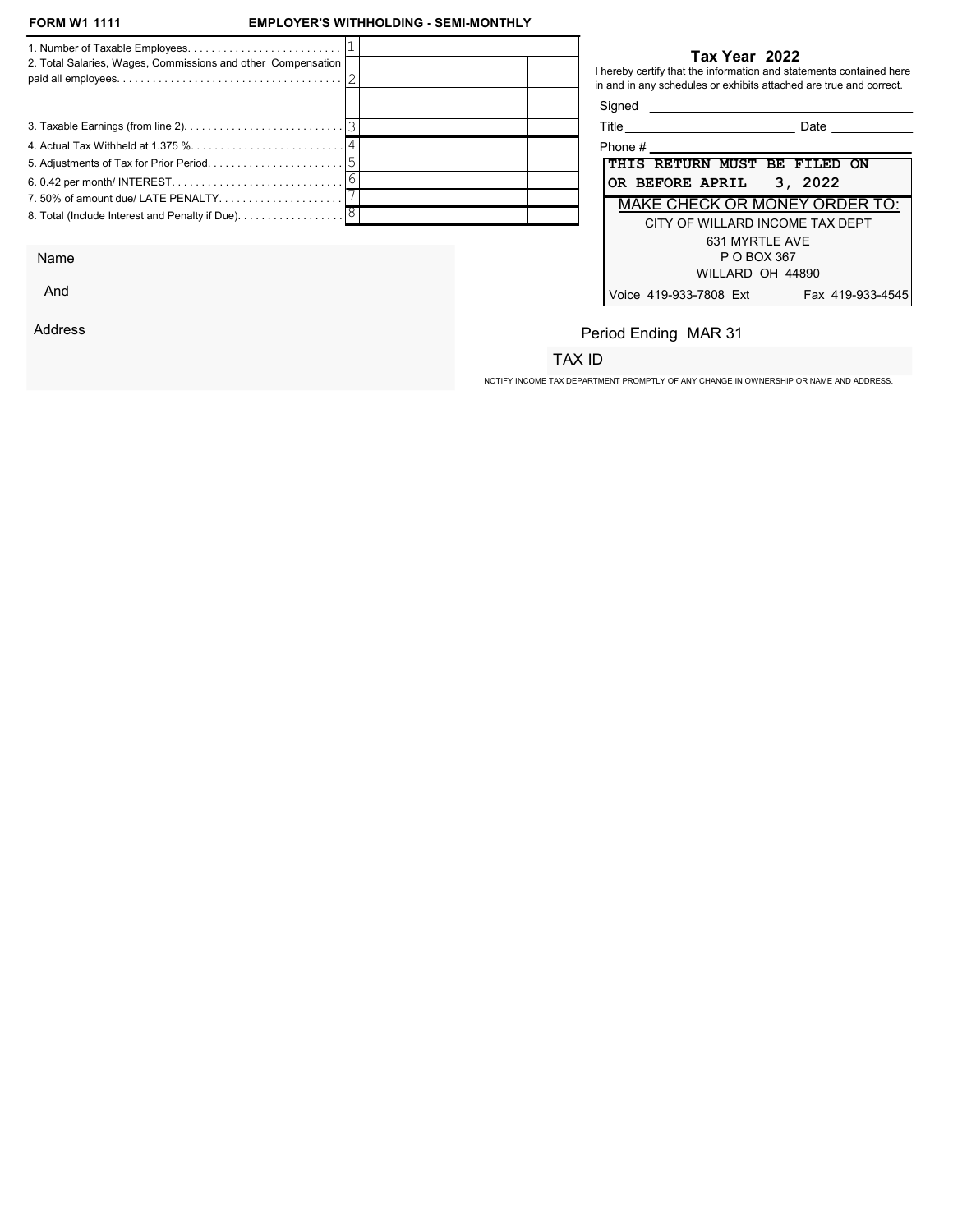And

Address

## EMPLOYER'S WITHHOLDING - SEMI-MONTHLY

| 2. Total Salaries, Wages, Commissions and other Compensation                         |  |            | Tax Year 2022<br>I hereby certify that the information and statements contained here<br>in and in any schedules or exhibits attached are true and correct. |
|--------------------------------------------------------------------------------------|--|------------|------------------------------------------------------------------------------------------------------------------------------------------------------------|
|                                                                                      |  | Signed     |                                                                                                                                                            |
|                                                                                      |  |            | Date                                                                                                                                                       |
|                                                                                      |  | Phone $\#$ |                                                                                                                                                            |
|                                                                                      |  |            | THIS RETURN MUST BE FILED ON                                                                                                                               |
|                                                                                      |  |            | OR BEFORE APRIL 18, 2022                                                                                                                                   |
| 7.50% of amount due/ LATE PENALTY                                                    |  |            | <b>MAKE CHECK OR MONEY ORDER TO:</b>                                                                                                                       |
| 8. Total (Include Interest and Penalty if Due). $\ldots \ldots \ldots \ldots \,  8 $ |  |            | CITY OF WILLARD INCOME TAX DEPT                                                                                                                            |
|                                                                                      |  |            | 631 MYRTLE AVE                                                                                                                                             |
| Name                                                                                 |  |            | P O BOX 367                                                                                                                                                |

| Title                               | Date                                 |
|-------------------------------------|--------------------------------------|
| Phone #                             |                                      |
| <b>THIS RETURN MUST BE FILED ON</b> |                                      |
| OR BEFORE APRIL 18, 2022            |                                      |
|                                     | <b>MAKE CHECK OR MONEY ORDER TO:</b> |
|                                     | CITY OF WILLARD INCOME TAX DEPT      |
|                                     | 631 MYRTI F AVF                      |
|                                     | P O BOX 367                          |
|                                     | WILLARD OH 44890                     |
| Voice 419-933-7808 Ext              | Fax 419-933-4545                     |

# Period Ending APR 15

## TAX ID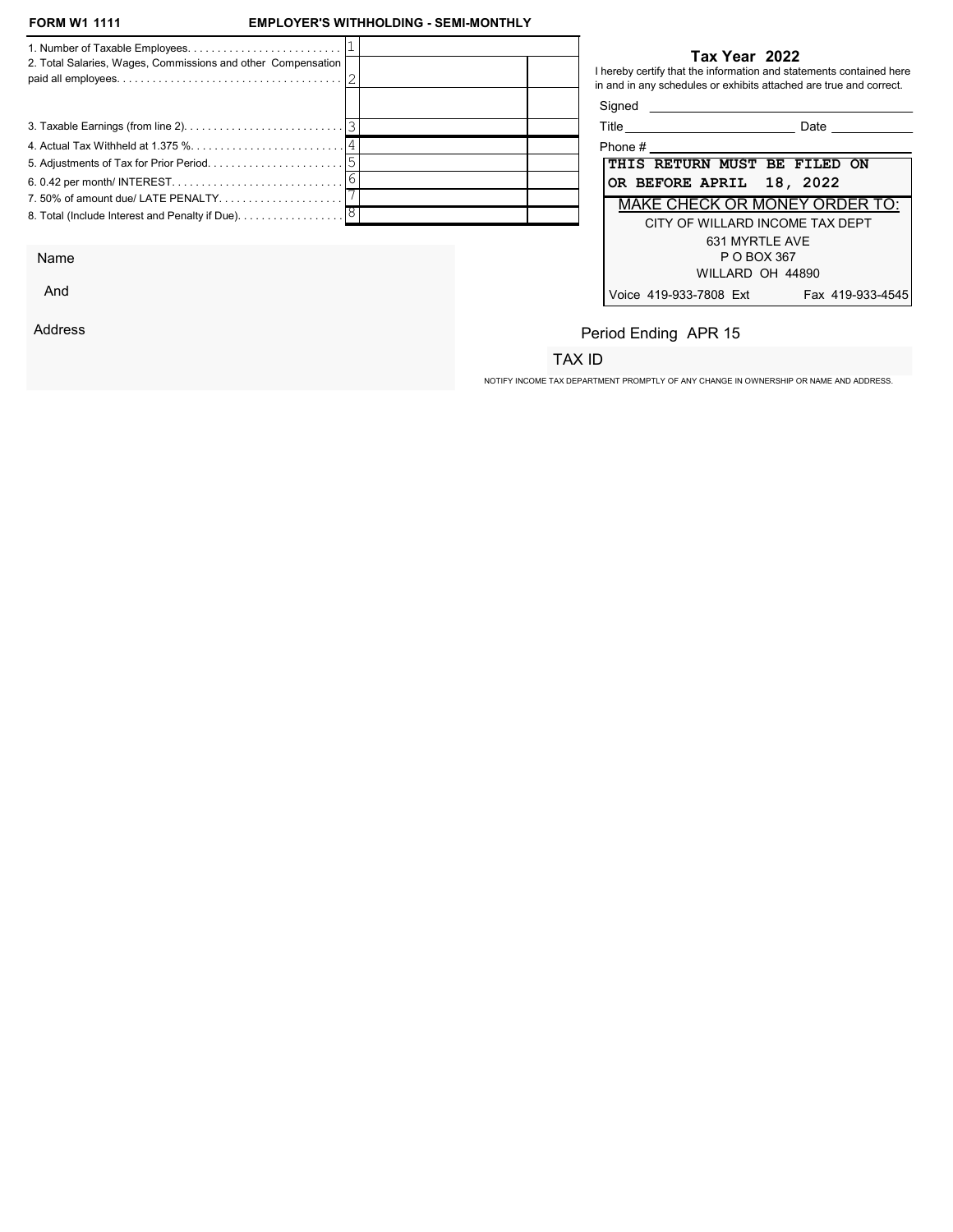And

Address

## EMPLOYER'S WITHHOLDING - SEMI-MONTHLY

| 2. Total Salaries, Wages, Commissions and other Compensation                         |  |                                     | Tax Year 2022<br>I hereby certify that the information and statements contained here<br>in and in any schedules or exhibits attached are true and correct. |
|--------------------------------------------------------------------------------------|--|-------------------------------------|------------------------------------------------------------------------------------------------------------------------------------------------------------|
|                                                                                      |  | Signed                              |                                                                                                                                                            |
|                                                                                      |  | Title _____________________________ | Date                                                                                                                                                       |
|                                                                                      |  | Phone $\#$ ______________           |                                                                                                                                                            |
|                                                                                      |  |                                     | THIS RETURN MUST BE FILED ON                                                                                                                               |
|                                                                                      |  | OR BEFORE MAY 3, 2022               |                                                                                                                                                            |
| 7.50% of amount due/ LATE PENALTY                                                    |  |                                     | <b>MAKE CHECK OR MONEY ORDER TO:</b>                                                                                                                       |
| 8. Total (Include Interest and Penalty if Due). $\ldots \ldots \ldots \ldots \,  8 $ |  |                                     | CITY OF WILLARD INCOME TAX DEPT                                                                                                                            |
|                                                                                      |  |                                     | 631 MYRTLE AVE                                                                                                                                             |
| Name                                                                                 |  |                                     | P O BOX 367                                                                                                                                                |

| Title<br>Date                              |
|--------------------------------------------|
| Phone #                                    |
| THIS RETURN MUST BE FILED ON               |
| OR BEFORE MAY 3, 2022                      |
| <b>MAKE CHECK OR MONEY ORDER TO:</b>       |
| CITY OF WILLARD INCOME TAX DEPT            |
| 631 MYRTI F AVF                            |
| P O BOX 367                                |
| WILLARD OH 44890                           |
| Voice 419-933-7808 Ext<br>Fax 419-933-4545 |

# Period Ending APR 30

## TAX ID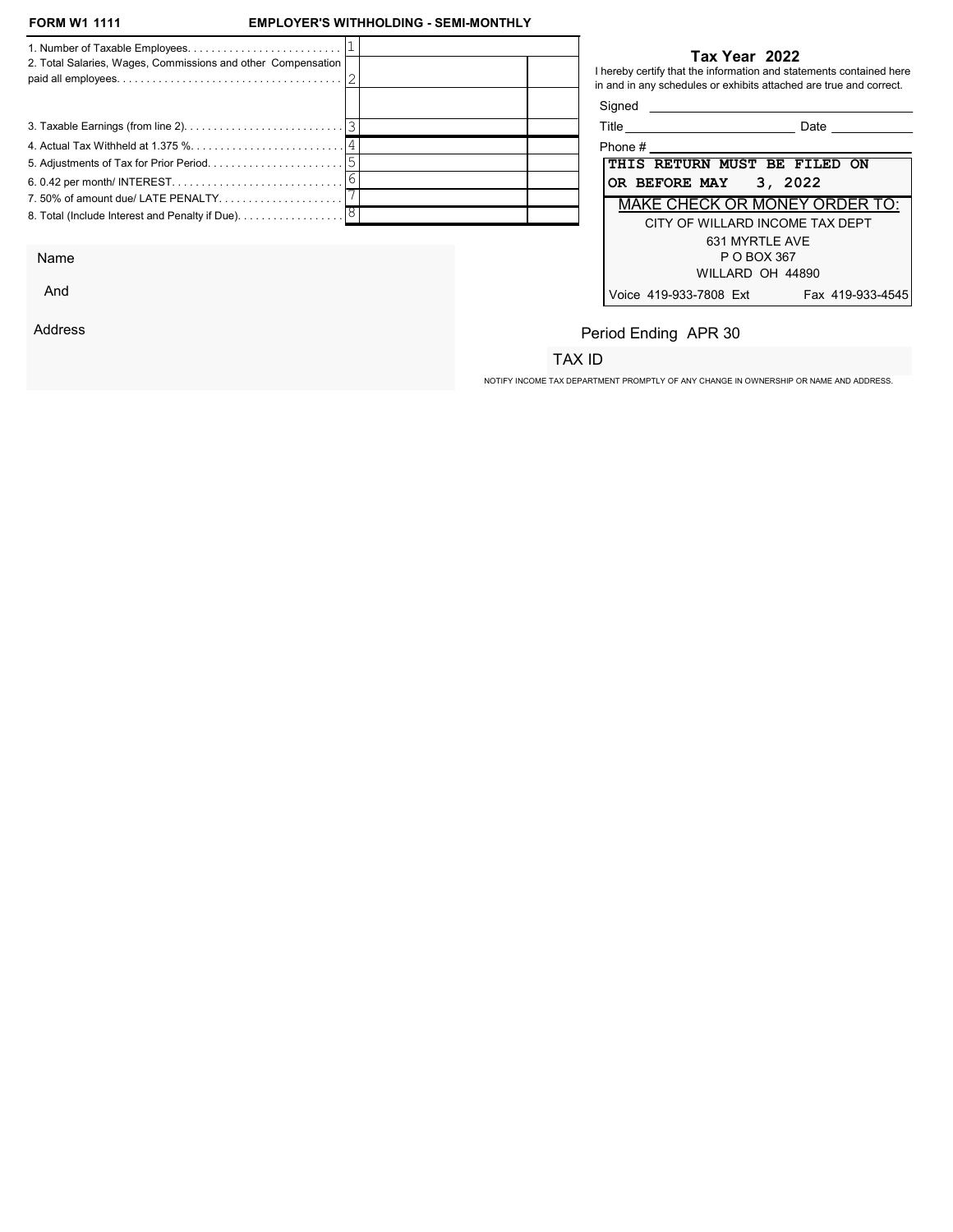And

Address

## EMPLOYER'S WITHHOLDING - SEMI-MONTHLY

| 2. Total Salaries, Wages, Commissions and other Compensation                         |  |                                    | Tax Year 2022<br>I hereby certify that the information and statements contained here<br>in and in any schedules or exhibits attached are true and correct. |
|--------------------------------------------------------------------------------------|--|------------------------------------|------------------------------------------------------------------------------------------------------------------------------------------------------------|
|                                                                                      |  | Signed                             |                                                                                                                                                            |
|                                                                                      |  | Title ____________________________ | Date                                                                                                                                                       |
|                                                                                      |  | Phone $\#$                         |                                                                                                                                                            |
|                                                                                      |  |                                    | THIS RETURN MUST BE FILED ON                                                                                                                               |
|                                                                                      |  |                                    | OR BEFORE MAY 18, 2022                                                                                                                                     |
| 7.50% of amount due/ LATE PENALTY                                                    |  |                                    | <b>MAKE CHECK OR MONEY ORDER TO:</b>                                                                                                                       |
| 8. Total (Include Interest and Penalty if Due). $\ldots \ldots \ldots \ldots \,  8 $ |  |                                    | CITY OF WILLARD INCOME TAX DEPT                                                                                                                            |
|                                                                                      |  |                                    | 631 MYRTLE AVE                                                                                                                                             |
| Name                                                                                 |  |                                    | P O BOX 367                                                                                                                                                |

| Title                                | Date             |
|--------------------------------------|------------------|
| Phone #                              |                  |
| THIS RETURN MUST BE FILED ON         |                  |
| OR BEFORE MAY 18, 2022               |                  |
| <b>MAKE CHECK OR MONEY ORDER TO:</b> |                  |
| CITY OF WILLARD INCOME TAX DEPT      |                  |
| 631 MYRTI F AVF                      |                  |
| P O BOX 367                          |                  |
| WILLARD OH 44890                     |                  |
| Voice 419-933-7808 Ext               | Fax 419-933-4545 |

# Period Ending MAY 15

## TAX ID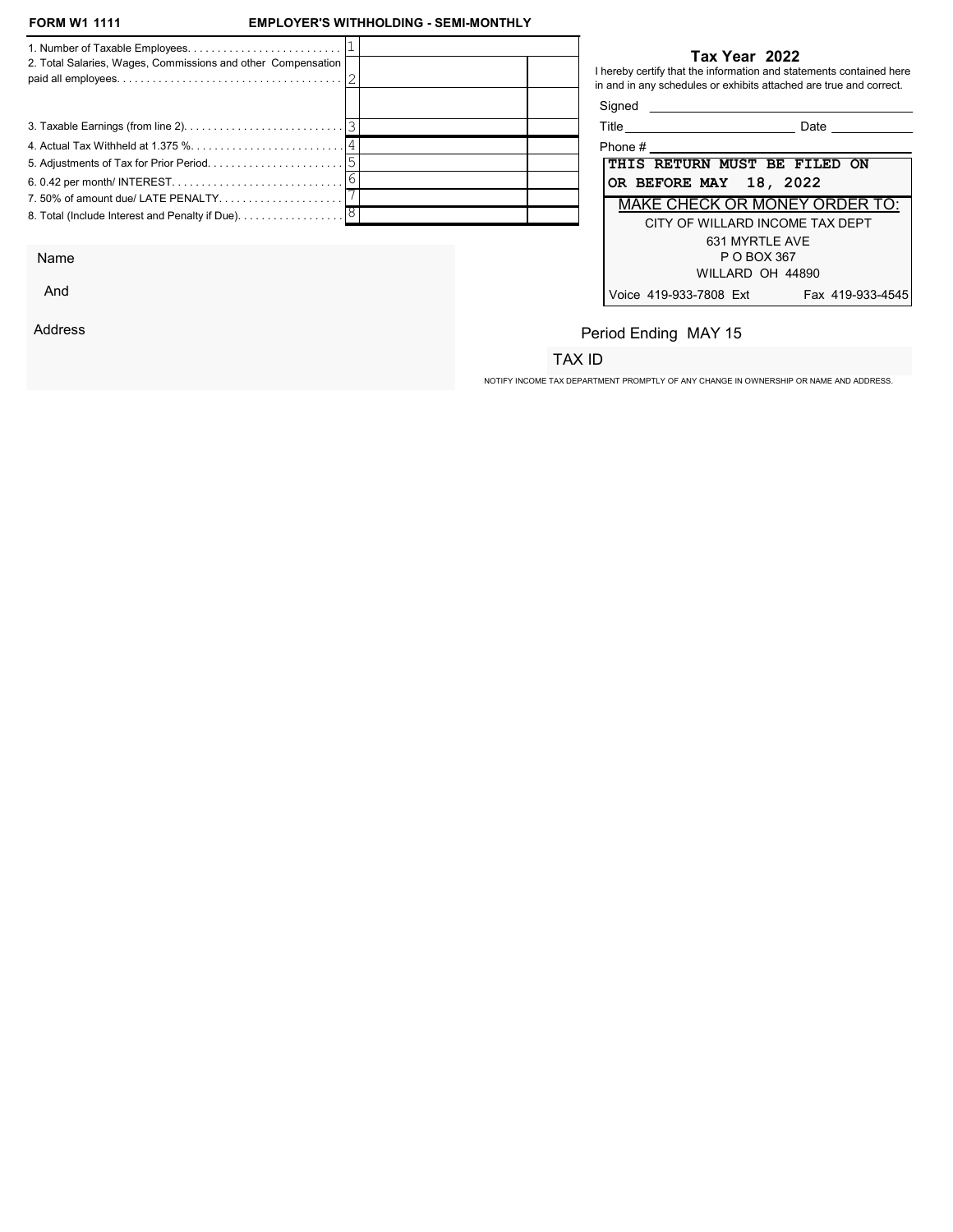## EMPLOYER'S WITHHOLDING - SEMI-MONTHLY

|                                                              |  |                                     | Tax Year 2022  |                                                                                                                                           |  |
|--------------------------------------------------------------|--|-------------------------------------|----------------|-------------------------------------------------------------------------------------------------------------------------------------------|--|
| 2. Total Salaries, Wages, Commissions and other Compensation |  |                                     |                | I hereby certify that the information and statements contained here<br>in and in any schedules or exhibits attached are true and correct. |  |
|                                                              |  | Signed                              |                |                                                                                                                                           |  |
|                                                              |  | Title _____________________________ |                | <b>Date Date</b>                                                                                                                          |  |
|                                                              |  |                                     |                | Phone $#$                                                                                                                                 |  |
|                                                              |  |                                     |                | THIS RETURN MUST BE FILED ON                                                                                                              |  |
|                                                              |  | OR BEFORE JUNE 3, 2022              |                |                                                                                                                                           |  |
| 7.50% of amount due/ LATE PENALTY                            |  |                                     |                | MAKE CHECK OR MONEY ORDER TO:                                                                                                             |  |
|                                                              |  |                                     |                | CITY OF WILLARD INCOME TAX DEPT                                                                                                           |  |
|                                                              |  |                                     | 631 MYRTLE AVE |                                                                                                                                           |  |

Name

And

Address

#### Tax Year 2022

| Title                                | Date             |
|--------------------------------------|------------------|
| Phone #                              |                  |
| THIS RETURN MUST BE FILED ON         |                  |
| OR BEFORE JUNE 3, 2022               |                  |
| <b>MAKE CHECK OR MONEY ORDER TO:</b> |                  |
| CITY OF WILLARD INCOME TAX DEPT      |                  |
| 631 MYRTLE AVE                       |                  |
| P O BOX 367                          |                  |
| WILLARD OH 44890                     |                  |
| Voice 419-933-7808 Ext               | Fax 419-933-4545 |

# Period Ending MAY 31

## TAX ID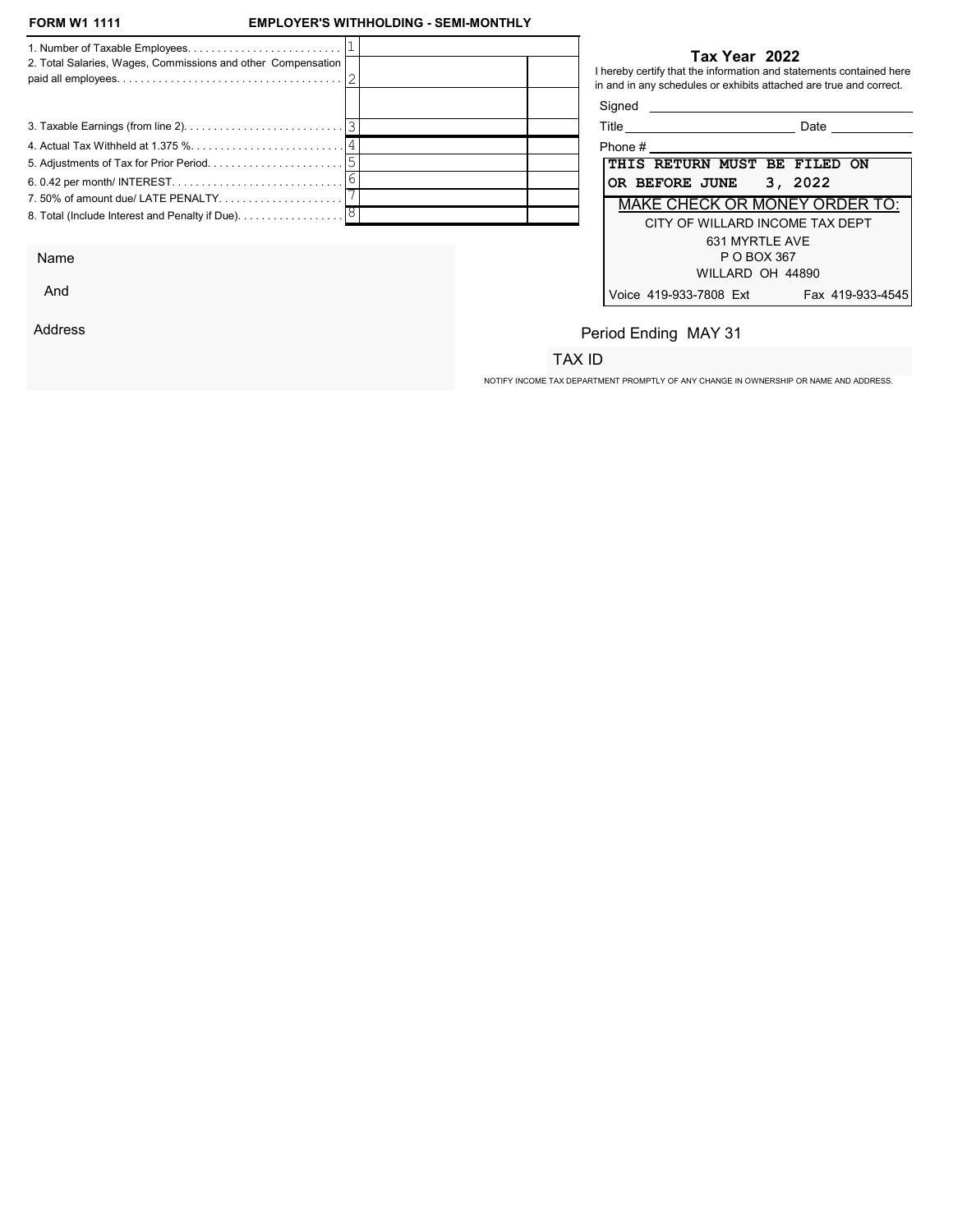And

Address

## EMPLOYER'S WITHHOLDING - SEMI-MONTHLY

| 2. Total Salaries, Wages, Commissions and other Compensation |  |         | Tax Year 2022<br>I hereby certify that the information and statements contained here<br>in and in any schedules or exhibits attached are true and correct. |
|--------------------------------------------------------------|--|---------|------------------------------------------------------------------------------------------------------------------------------------------------------------|
|                                                              |  | Signed  |                                                                                                                                                            |
|                                                              |  |         | Date                                                                                                                                                       |
|                                                              |  | Phone # |                                                                                                                                                            |
|                                                              |  |         | THIS RETURN MUST BE FILED ON                                                                                                                               |
|                                                              |  |         | OR BEFORE JUNE 18, 2022                                                                                                                                    |
| 7.50% of amount due/ LATE PENALTY                            |  |         | <b>MAKE CHECK OR MONEY ORDER TO:</b>                                                                                                                       |
|                                                              |  |         | CITY OF WILLARD INCOME TAX DEPT                                                                                                                            |
|                                                              |  |         | 631 MYRTLE AVE                                                                                                                                             |
| Name                                                         |  |         | P O BOX 367                                                                                                                                                |

| Title                               | Date                                 |
|-------------------------------------|--------------------------------------|
| Phone #                             |                                      |
| <b>THIS RETURN MUST BE FILED ON</b> |                                      |
| OR BEFORE JUNE 18, 2022             |                                      |
|                                     | <b>MAKE CHECK OR MONEY ORDER TO:</b> |
|                                     | CITY OF WILLARD INCOME TAX DEPT      |
|                                     | 631 MYRTLE AVE                       |
|                                     | P O BOX 367                          |
|                                     | WILLARD OH 44890                     |
| Voice 419-933-7808 Ext              | Fax 419-933-4545                     |

# Period Ending JUN 15

# TAX ID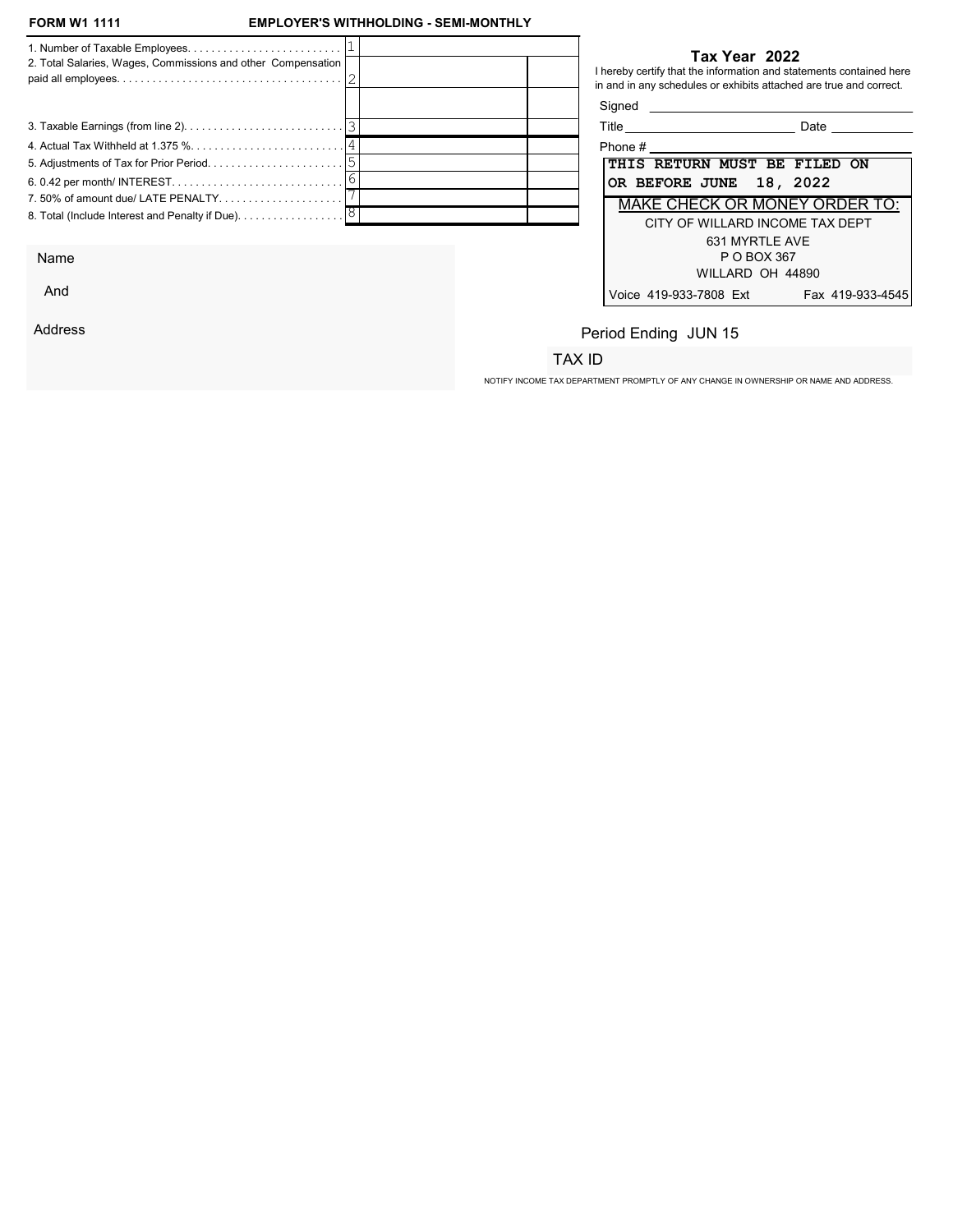Name

And

Address

## EMPLOYER'S WITHHOLDING - SEMI-MONTHLY

|                                                              |  | Tax Year 2022                                                                                                                             |
|--------------------------------------------------------------|--|-------------------------------------------------------------------------------------------------------------------------------------------|
| 2. Total Salaries, Wages, Commissions and other Compensation |  | I hereby certify that the information and statements contained here<br>in and in any schedules or exhibits attached are true and correct. |
|                                                              |  | Signed                                                                                                                                    |
|                                                              |  | Title ______________________________<br><b>Date Date</b>                                                                                  |
|                                                              |  | $\mathsf{Phone}~\#$                                                                                                                       |
|                                                              |  | THIS RETURN MUST BE FILED ON                                                                                                              |
|                                                              |  | OR BEFORE JULY 3, 2022                                                                                                                    |
| 7.50% of amount due/LATE PENALTY                             |  | MAKE CHECK OR MONEY ORDER TO:                                                                                                             |
|                                                              |  | CITY OF WILLARD INCOME TAX DEPT                                                                                                           |
|                                                              |  | 631 MYRTLE AVE                                                                                                                            |

## Tax Year 2022

| Title<br>Date                              |
|--------------------------------------------|
| Phone #                                    |
| THIS RETURN MUST BE FILED ON               |
| OR BEFORE JULY 3, 2022                     |
| <b>MAKE CHECK OR MONEY ORDER TO:</b>       |
| CITY OF WILLARD INCOME TAX DEPT            |
| 631 MYRTI F AVF                            |
| P O BOX 367                                |
| WILLARD OH 44890                           |
| Voice 419-933-7808 Ext<br>Fax 419-933-4545 |

Period Ending JUN 30

# TAX ID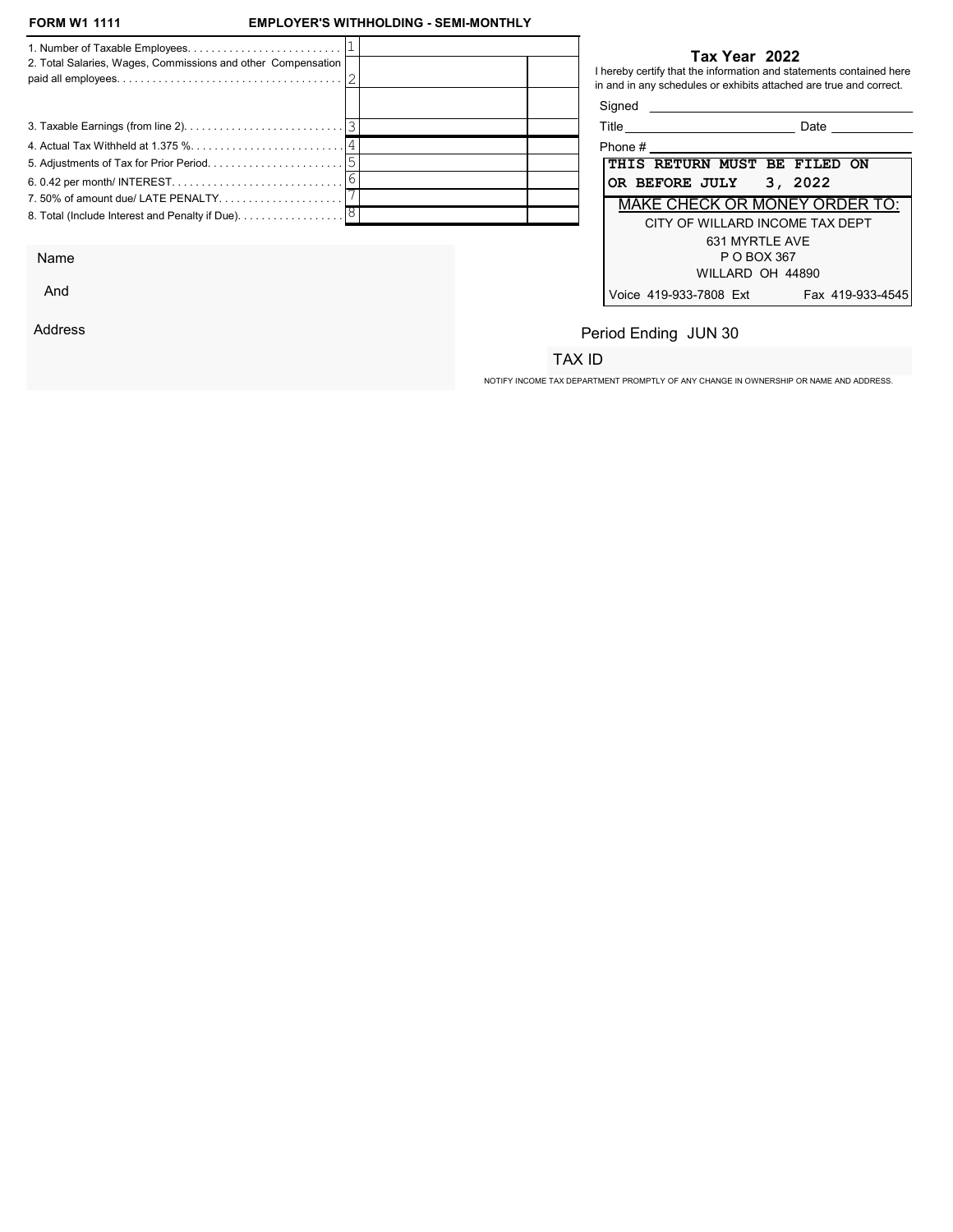And

Address

## EMPLOYER'S WITHHOLDING - SEMI-MONTHLY

| 2. Total Salaries, Wages, Commissions and other Compensation |  |                         | Tax Year 2022<br>I hereby certify that the information and statements contained here<br>in and in any schedules or exhibits attached are true and correct. |
|--------------------------------------------------------------|--|-------------------------|------------------------------------------------------------------------------------------------------------------------------------------------------------|
|                                                              |  | Signed                  |                                                                                                                                                            |
|                                                              |  |                         | Date                                                                                                                                                       |
|                                                              |  | Phone #                 |                                                                                                                                                            |
|                                                              |  |                         | THIS RETURN MUST BE FILED ON                                                                                                                               |
|                                                              |  | OR BEFORE JULY 18, 2022 |                                                                                                                                                            |
| 7.50% of amount due/ LATE PENALTY                            |  |                         | <b>MAKE CHECK OR MONEY ORDER TO:</b>                                                                                                                       |
|                                                              |  |                         | CITY OF WILLARD INCOME TAX DEPT                                                                                                                            |
|                                                              |  |                         | 631 MYRTLE AVE                                                                                                                                             |
| Name                                                         |  |                         | P O BOX 367                                                                                                                                                |

| Title                               |                  | Date                                 |
|-------------------------------------|------------------|--------------------------------------|
| Phone #                             |                  |                                      |
| <b>THIS RETURN MUST BE FILED ON</b> |                  |                                      |
| OR BEFORE JULY 18, 2022             |                  |                                      |
|                                     |                  | <b>MAKE CHECK OR MONEY ORDER TO:</b> |
|                                     |                  | CITY OF WILLARD INCOME TAX DEPT      |
|                                     | 631 MYRTI F AVF  |                                      |
|                                     | P O BOX 367      |                                      |
|                                     | WILLARD OH 44890 |                                      |
| Voice 419-933-7808 Ext              |                  | Fax 419-933-4545                     |

Period Ending JUL 15

## TAX ID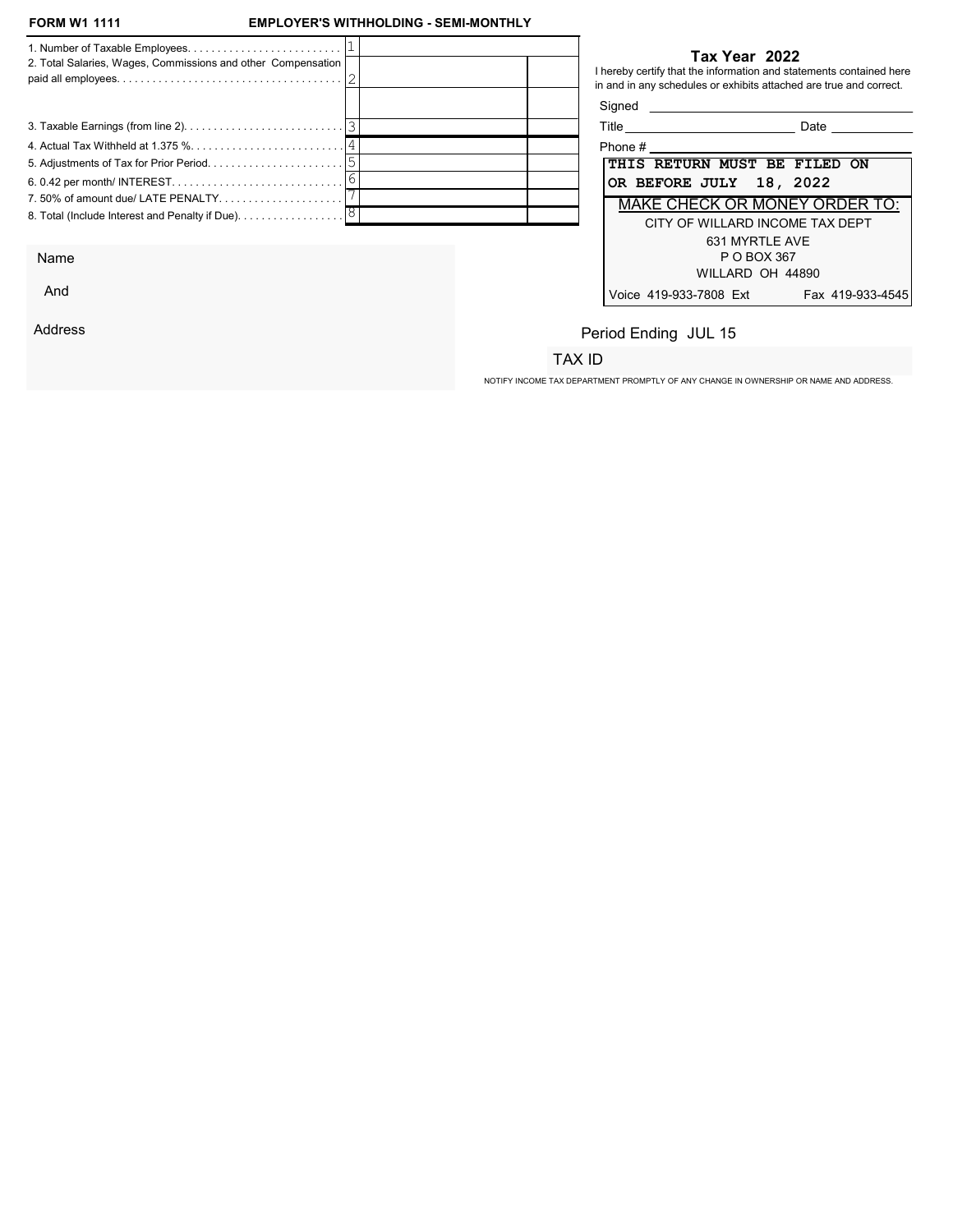## EMPLOYER'S WITHHOLDING - SEMI-MONTHLY

|                                                                               |  | Tax Year 2022                                                                                                                             |  |
|-------------------------------------------------------------------------------|--|-------------------------------------------------------------------------------------------------------------------------------------------|--|
| 2. Total Salaries, Wages, Commissions and other Compensation                  |  | I hereby certify that the information and statements contained here<br>in and in any schedules or exhibits attached are true and correct. |  |
|                                                                               |  | Signed <b>Signed</b>                                                                                                                      |  |
|                                                                               |  | Title _____________________________<br>Date                                                                                               |  |
|                                                                               |  | Phone #                                                                                                                                   |  |
|                                                                               |  | THIS RETURN MUST BE FILED ON                                                                                                              |  |
|                                                                               |  | 3, 2022<br>OR BEFORE AUGUST                                                                                                               |  |
| 7.50% of amount due/ LATE PENALTY                                             |  | <b>MAKE CHECK OR MONEY ORDER TO:</b>                                                                                                      |  |
| 8. Total (Include Interest and Penalty if Due). $\ldots \ldots \ldots \ldots$ |  | CITY OF WILLARD INCOME TAX DEPT<br>631 MYRTLE AVE                                                                                         |  |

Name

And

Address

#### Tax Year 2022

| Title                                | Date             |
|--------------------------------------|------------------|
| Phone #                              |                  |
| THIS RETURN MUST BE FILED ON         |                  |
| OR BEFORE AUGUST 3, 2022             |                  |
| <b>MAKE CHECK OR MONEY ORDER TO:</b> |                  |
| CITY OF WILLARD INCOME TAX DEPT      |                  |
| 631 MYRTLE AVE                       |                  |
| P O BOX 367                          |                  |
| WILLARD OH 44890                     |                  |
| Voice 419-933-7808 Ext               | Fax 419-933-4545 |

# Period Ending JUL 31

# TAX ID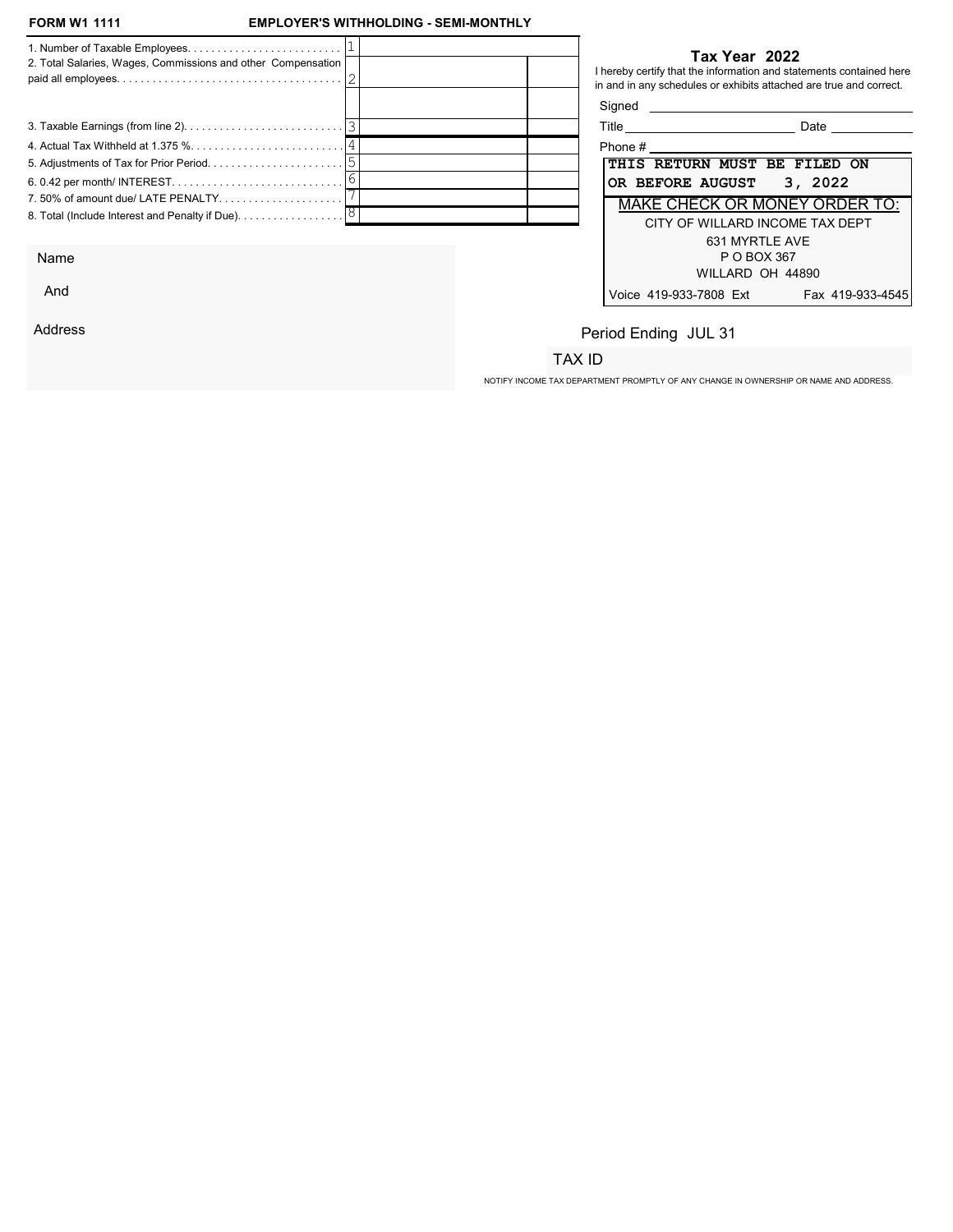And

Address

## EMPLOYER'S WITHHOLDING - SEMI-MONTHLY

| 2. Total Salaries, Wages, Commissions and other Compensation                         |  |                                    | Tax Year 2022<br>I hereby certify that the information and statements contained here<br>in and in any schedules or exhibits attached are true and correct. |
|--------------------------------------------------------------------------------------|--|------------------------------------|------------------------------------------------------------------------------------------------------------------------------------------------------------|
|                                                                                      |  | Signed                             |                                                                                                                                                            |
|                                                                                      |  | Title ____________________________ | Date                                                                                                                                                       |
|                                                                                      |  | Phone $\#$                         |                                                                                                                                                            |
|                                                                                      |  |                                    | THIS RETURN MUST BE FILED ON                                                                                                                               |
|                                                                                      |  |                                    | OR BEFORE AUGUST 18, 2022                                                                                                                                  |
| 7.50% of amount due/ LATE PENALTY                                                    |  |                                    | <b>MAKE CHECK OR MONEY ORDER TO:</b>                                                                                                                       |
| 8. Total (Include Interest and Penalty if Due). $\ldots \ldots \ldots \ldots \,  8 $ |  |                                    | CITY OF WILLARD INCOME TAX DEPT                                                                                                                            |
|                                                                                      |  |                                    | 631 MYRTLE AVE                                                                                                                                             |
| Name                                                                                 |  |                                    | P O BOX 367                                                                                                                                                |

| Title                                |  |  |  | Date |                  |  |  |
|--------------------------------------|--|--|--|------|------------------|--|--|
| Phone #                              |  |  |  |      |                  |  |  |
| THIS RETURN MUST BE FILED ON         |  |  |  |      |                  |  |  |
| OR BEFORE AUGUST 18, 2022            |  |  |  |      |                  |  |  |
| <b>MAKE CHECK OR MONEY ORDER TO:</b> |  |  |  |      |                  |  |  |
| CITY OF WILLARD INCOME TAX DEPT      |  |  |  |      |                  |  |  |
| 631 MYRTI F AVF                      |  |  |  |      |                  |  |  |
| P O BOX 367                          |  |  |  |      |                  |  |  |
| WILLARD OH 44890                     |  |  |  |      |                  |  |  |
| Voice 419-933-7808 Ext               |  |  |  |      | Fax 419-933-4545 |  |  |

# Period Ending AUG 15

## TAX ID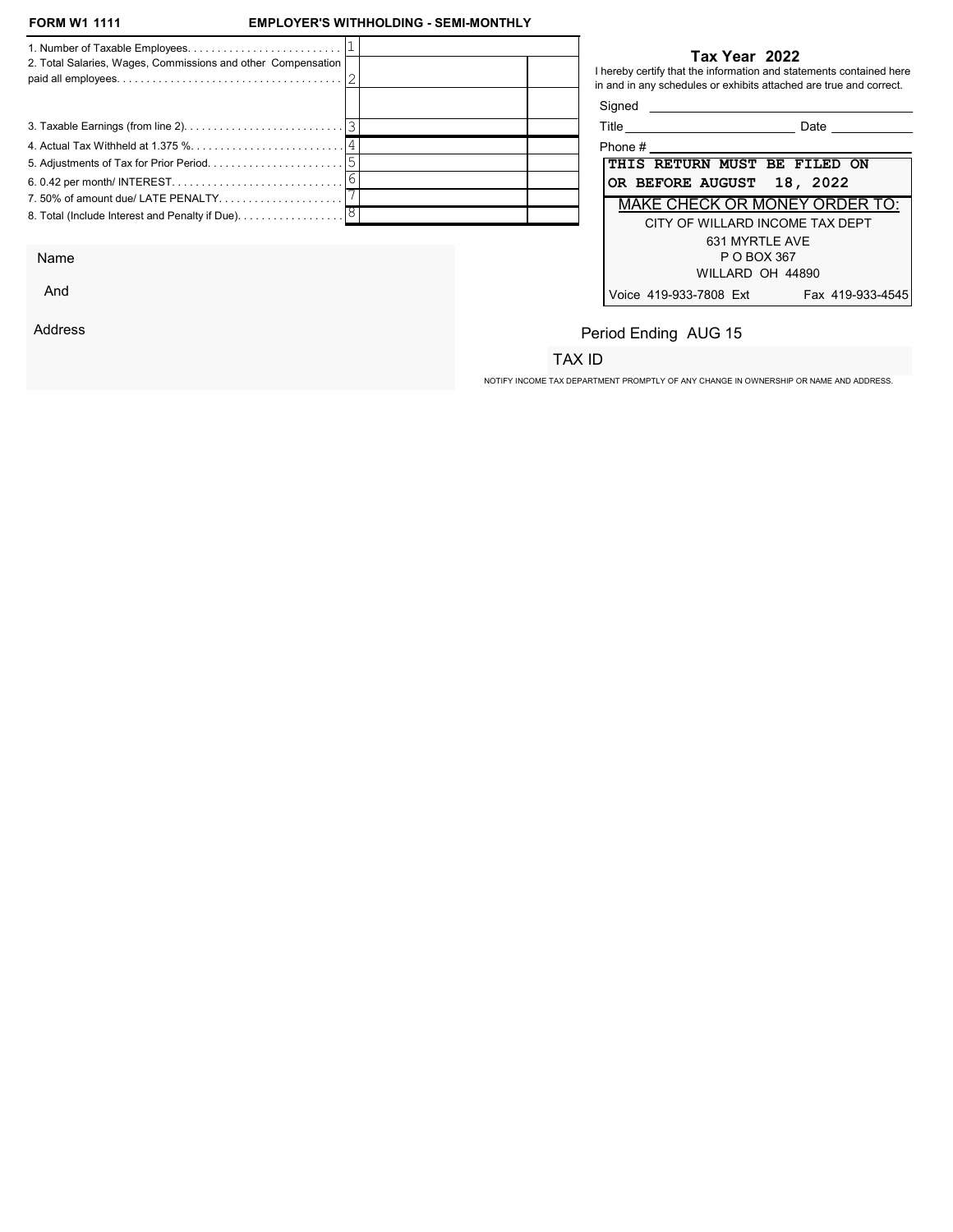And

Address

## EMPLOYER'S WITHHOLDING - SEMI-MONTHLY

| 2. Total Salaries, Wages, Commissions and other Compensation |  |                     | Tax Year 2022<br>I hereby certify that the information and statements contained here<br>in and in any schedules or exhibits attached are true and correct. |
|--------------------------------------------------------------|--|---------------------|------------------------------------------------------------------------------------------------------------------------------------------------------------|
|                                                              |  | Signed              |                                                                                                                                                            |
|                                                              |  |                     | Date                                                                                                                                                       |
|                                                              |  | Phone #             |                                                                                                                                                            |
|                                                              |  |                     | THIS RETURN MUST BE FILED ON                                                                                                                               |
|                                                              |  | OR BEFORE SEPTEMBER | 3, 2022                                                                                                                                                    |
| 7.50% of amount due/ LATE PENALTY                            |  |                     | <b>MAKE CHECK OR MONEY ORDER TO:</b>                                                                                                                       |
|                                                              |  |                     | CITY OF WILLARD INCOME TAX DEPT                                                                                                                            |
|                                                              |  |                     | 631 MYRTLE AVE                                                                                                                                             |
| Name                                                         |  |                     | P O BOX 367                                                                                                                                                |

| Title                                | Date             |  |  |  |  |  |
|--------------------------------------|------------------|--|--|--|--|--|
| Phone #                              |                  |  |  |  |  |  |
| THIS RETURN MUST BE FILED ON         |                  |  |  |  |  |  |
| OR BEFORE SEPTEMBER 3, 2022          |                  |  |  |  |  |  |
| <b>MAKE CHECK OR MONEY ORDER TO:</b> |                  |  |  |  |  |  |
| CITY OF WILLARD INCOME TAX DEPT      |                  |  |  |  |  |  |
| 631 MYRTI F AVF                      |                  |  |  |  |  |  |
| P O BOX 367                          |                  |  |  |  |  |  |
| WILLARD OH 44890                     |                  |  |  |  |  |  |
| Voice 419-933-7808 Ext               | Fax 419-933-4545 |  |  |  |  |  |

# Period Ending AUG 31

## TAX ID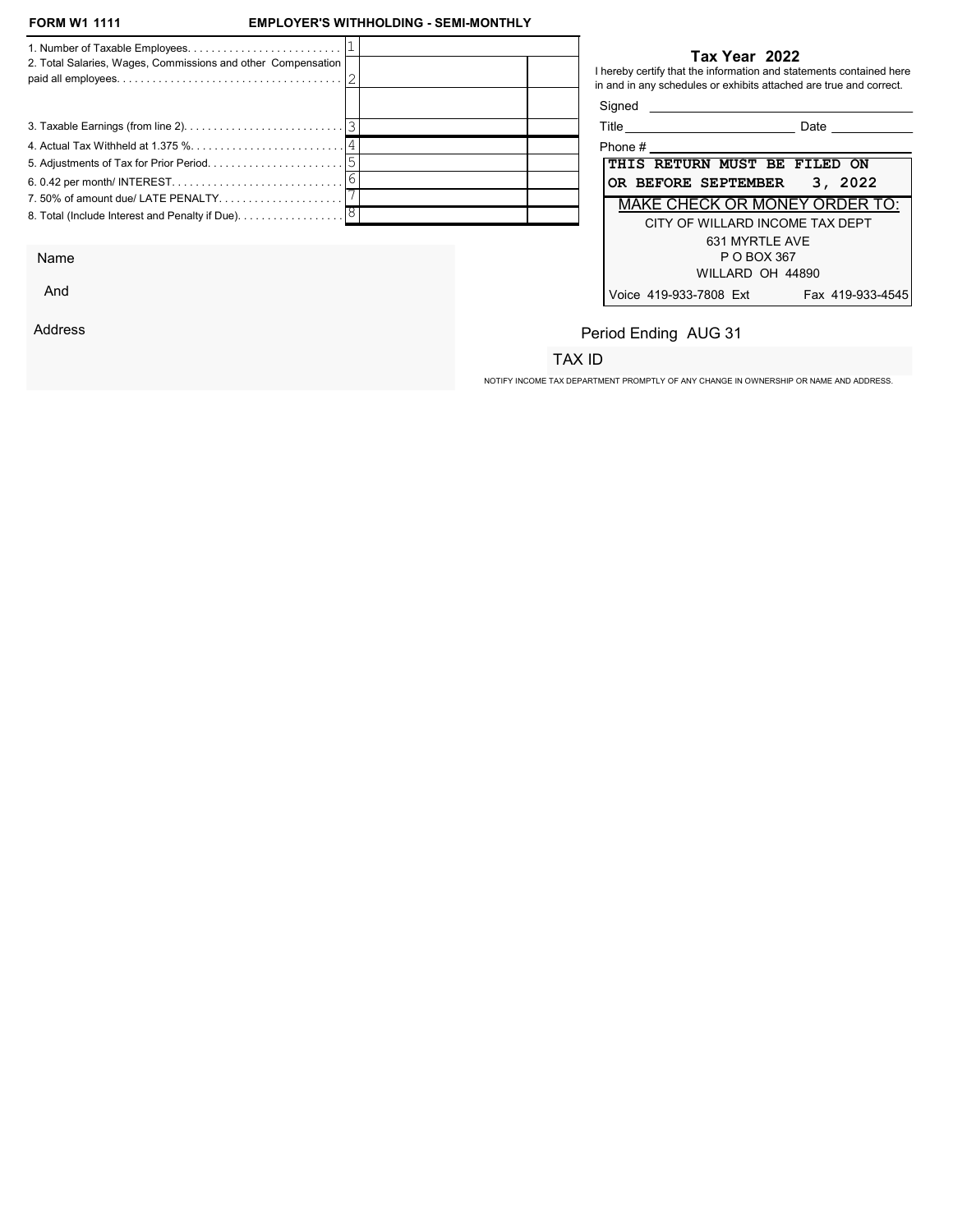## EMPLOYER'S WITHHOLDING - SEMI-MONTHLY

| 2. Total Salaries, Wages, Commissions and other Compensation                  |  | Tax Year 2022<br>I hereby certify that the information and statements contained here<br>in and in any schedules or exhibits attached are true and correct. |
|-------------------------------------------------------------------------------|--|------------------------------------------------------------------------------------------------------------------------------------------------------------|
|                                                                               |  | Signed <b>Signed</b>                                                                                                                                       |
|                                                                               |  | Title _____________________________<br>Date                                                                                                                |
|                                                                               |  |                                                                                                                                                            |
|                                                                               |  | THIS RETURN MUST BE FILED ON                                                                                                                               |
|                                                                               |  | OR BEFORE SEPTEMBER 18, 2022                                                                                                                               |
| 7.50% of amount due/ LATE PENALTY                                             |  | <b>MAKE CHECK OR MONEY ORDER TO:</b>                                                                                                                       |
| 8. Total (Include Interest and Penalty if Due). $\ldots \ldots \ldots \ldots$ |  | CITY OF WILLARD INCOME TAX DEPT<br>631 MYRTLE AVE                                                                                                          |

Name

And

Address

## Tax Year 2022

| Title<br>Date                              |  |  |  |  |  |  |  |
|--------------------------------------------|--|--|--|--|--|--|--|
| Phone #                                    |  |  |  |  |  |  |  |
| THIS RETURN MUST BE FILED ON               |  |  |  |  |  |  |  |
| OR BEFORE SEPTEMBER 18, 2022               |  |  |  |  |  |  |  |
| <b>MAKE CHECK OR MONEY ORDER TO:</b>       |  |  |  |  |  |  |  |
| CITY OF WILLARD INCOME TAX DEPT            |  |  |  |  |  |  |  |
| 631 MYRTI F AVF                            |  |  |  |  |  |  |  |
| P O BOX 367                                |  |  |  |  |  |  |  |
| WILLARD OH 44890                           |  |  |  |  |  |  |  |
| Voice 419-933-7808 Ext<br>Fax 419-933-4545 |  |  |  |  |  |  |  |

# Period Ending SEP 15

## TAX ID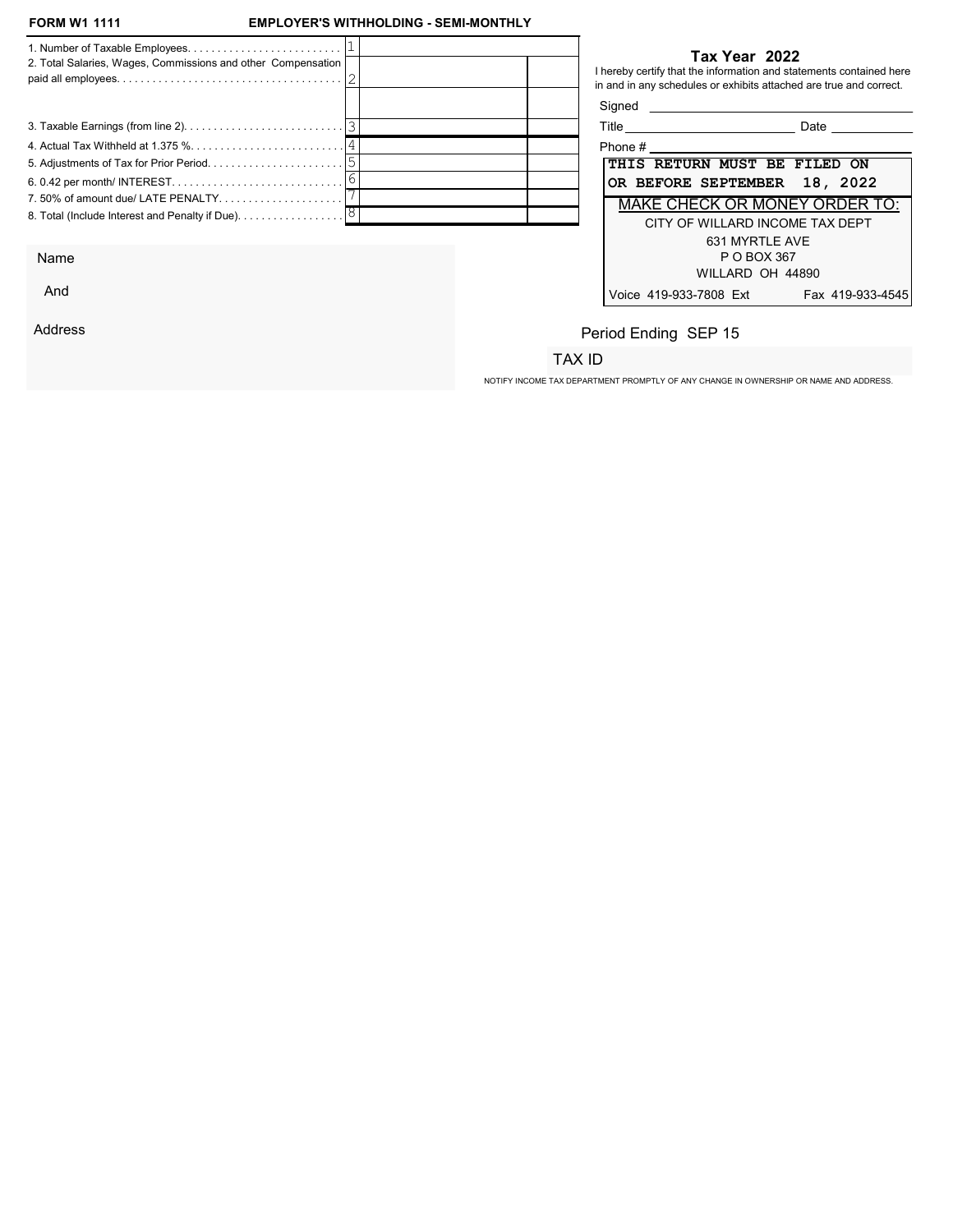And

Address

## EMPLOYER'S WITHHOLDING - SEMI-MONTHLY

| 2. Total Salaries, Wages, Commissions and other Compensation |  |           | Tax Year 2022<br>I hereby certify that the information and statements contained here<br>in and in any schedules or exhibits attached are true and correct. |
|--------------------------------------------------------------|--|-----------|------------------------------------------------------------------------------------------------------------------------------------------------------------|
|                                                              |  | Signed    |                                                                                                                                                            |
|                                                              |  |           | Title ____________________________<br>Date                                                                                                                 |
|                                                              |  | Phone $#$ |                                                                                                                                                            |
|                                                              |  |           | <b>THIS RETURN MUST BE FILED ON</b>                                                                                                                        |
|                                                              |  |           | OR BEFORE OCTOBER 3, 2022                                                                                                                                  |
|                                                              |  |           | <b>MAKE CHECK OR MONEY ORDER TO:</b>                                                                                                                       |
|                                                              |  |           | CITY OF WILLARD INCOME TAX DEPT                                                                                                                            |
|                                                              |  |           | 631 MYRTLE AVE                                                                                                                                             |
| Name                                                         |  |           | P O BOX 367                                                                                                                                                |

| Title                                | Date             |  |  |  |  |  |
|--------------------------------------|------------------|--|--|--|--|--|
| Phone #                              |                  |  |  |  |  |  |
| THIS RETURN MUST BE FILED ON         |                  |  |  |  |  |  |
| OR BEFORE OCTOBER 3, 2022            |                  |  |  |  |  |  |
| <b>MAKE CHECK OR MONEY ORDER TO:</b> |                  |  |  |  |  |  |
| CITY OF WILLARD INCOME TAX DEPT      |                  |  |  |  |  |  |
| 631 MYRTI F AVF                      |                  |  |  |  |  |  |
| P O BOX 367                          |                  |  |  |  |  |  |
| WILLARD OH 44890                     |                  |  |  |  |  |  |
| Voice 419-933-7808 Ext               | Fax 419-933-4545 |  |  |  |  |  |

# Period Ending SEP 30

# TAX ID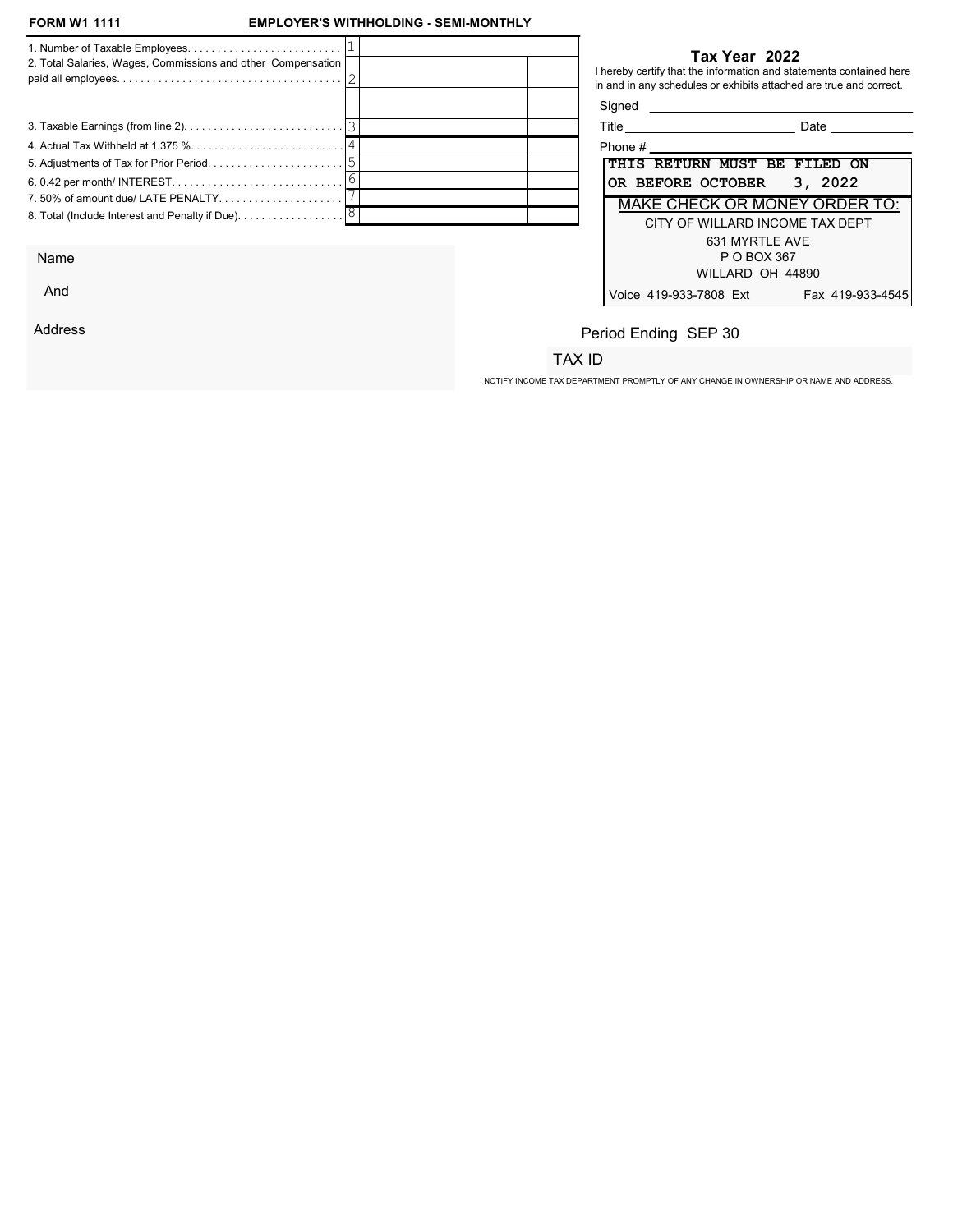And

Address

## EMPLOYER'S WITHHOLDING - SEMI-MONTHLY

| 2. Total Salaries, Wages, Commissions and other Compensation                         |  |            | Tax Year 2022<br>I hereby certify that the information and statements contained here<br>in and in any schedules or exhibits attached are true and correct. |
|--------------------------------------------------------------------------------------|--|------------|------------------------------------------------------------------------------------------------------------------------------------------------------------|
|                                                                                      |  | Signed     |                                                                                                                                                            |
|                                                                                      |  |            | Date                                                                                                                                                       |
|                                                                                      |  | Phone $\#$ |                                                                                                                                                            |
|                                                                                      |  |            | THIS RETURN MUST BE FILED ON                                                                                                                               |
|                                                                                      |  |            | OR BEFORE OCTOBER 18, 2022                                                                                                                                 |
| 7.50% of amount due/ LATE PENALTY                                                    |  |            | <b>MAKE CHECK OR MONEY ORDER TO:</b>                                                                                                                       |
| 8. Total (Include Interest and Penalty if Due). $\ldots \ldots \ldots \ldots \,  8 $ |  |            | CITY OF WILLARD INCOME TAX DEPT                                                                                                                            |
|                                                                                      |  |            | 631 MYRTLE AVE                                                                                                                                             |
| Name                                                                                 |  |            | P O BOX 367                                                                                                                                                |

| Phone #                                    |  |  |  |  |  |  |
|--------------------------------------------|--|--|--|--|--|--|
| THIS RETURN MUST BE FILED ON               |  |  |  |  |  |  |
| OR BEFORE OCTOBER 18, 2022                 |  |  |  |  |  |  |
| <b>MAKE CHECK OR MONEY ORDER TO:</b>       |  |  |  |  |  |  |
| CITY OF WILLARD INCOME TAX DEPT            |  |  |  |  |  |  |
| 631 MYRTI F AVF                            |  |  |  |  |  |  |
| P O BOX 367                                |  |  |  |  |  |  |
| WILLARD OH 44890                           |  |  |  |  |  |  |
| Voice 419-933-7808 Ext<br>Fax 419-933-4545 |  |  |  |  |  |  |

# Period Ending OCT 15

## TAX ID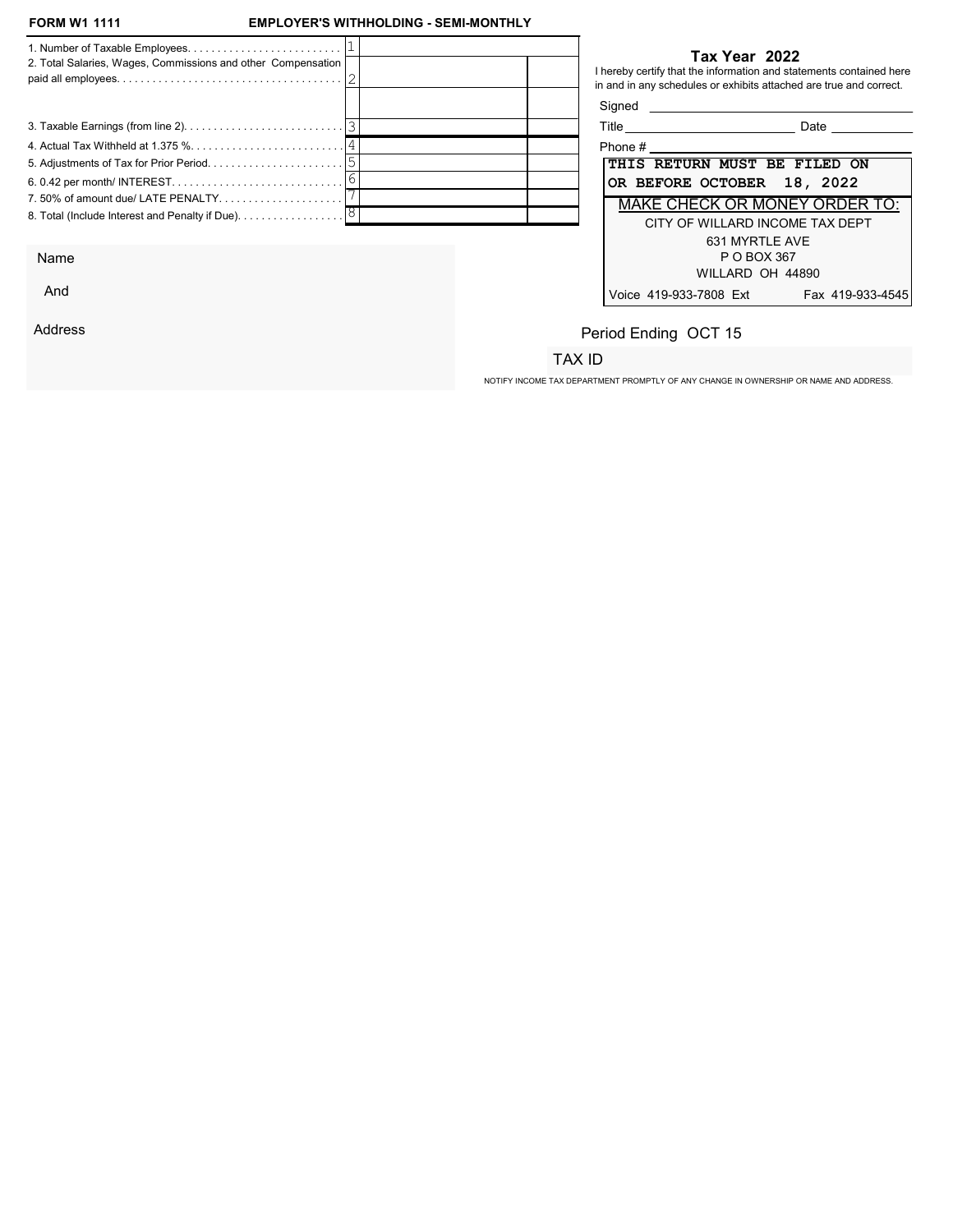And

Address

## EMPLOYER'S WITHHOLDING - SEMI-MONTHLY

| 2. Total Salaries, Wages, Commissions and other Compensation                         |  |            | Tax Year 2022<br>I hereby certify that the information and statements contained here<br>in and in any schedules or exhibits attached are true and correct. |
|--------------------------------------------------------------------------------------|--|------------|------------------------------------------------------------------------------------------------------------------------------------------------------------|
|                                                                                      |  | Signed     |                                                                                                                                                            |
|                                                                                      |  |            | Title ____________________________<br>Date                                                                                                                 |
|                                                                                      |  | Phone $\#$ |                                                                                                                                                            |
|                                                                                      |  |            | THIS RETURN MUST BE FILED ON                                                                                                                               |
|                                                                                      |  |            | 3, 2022<br>OR BEFORE NOVEMBER                                                                                                                              |
| 7.50% of amount due/ LATE PENALTY                                                    |  |            | <b>MAKE CHECK OR MONEY ORDER TO:</b>                                                                                                                       |
| 8. Total (Include Interest and Penalty if Due). $\ldots \ldots \ldots \ldots \,  8 $ |  |            | CITY OF WILLARD INCOME TAX DEPT                                                                                                                            |
|                                                                                      |  |            | 631 MYRTLE AVE                                                                                                                                             |
| Name                                                                                 |  |            | P O BOX 367                                                                                                                                                |

| Phone #                                 |  |
|-----------------------------------------|--|
| THIS RETURN MUST BE FILED ON            |  |
| OR BEFORE NOVEMBER 3, 2022              |  |
| <b>MAKE CHECK OR MONEY ORDER TO:</b>    |  |
| CITY OF WILLARD INCOME TAX DEPT         |  |
| 631 MYRTI F AVF                         |  |
| P O BOX 367                             |  |
| WILLARD OH 44890                        |  |
| Voice 419-933-7808 Ext Fax 419-933-4545 |  |
|                                         |  |

# Period Ending OCT 31

## TAX ID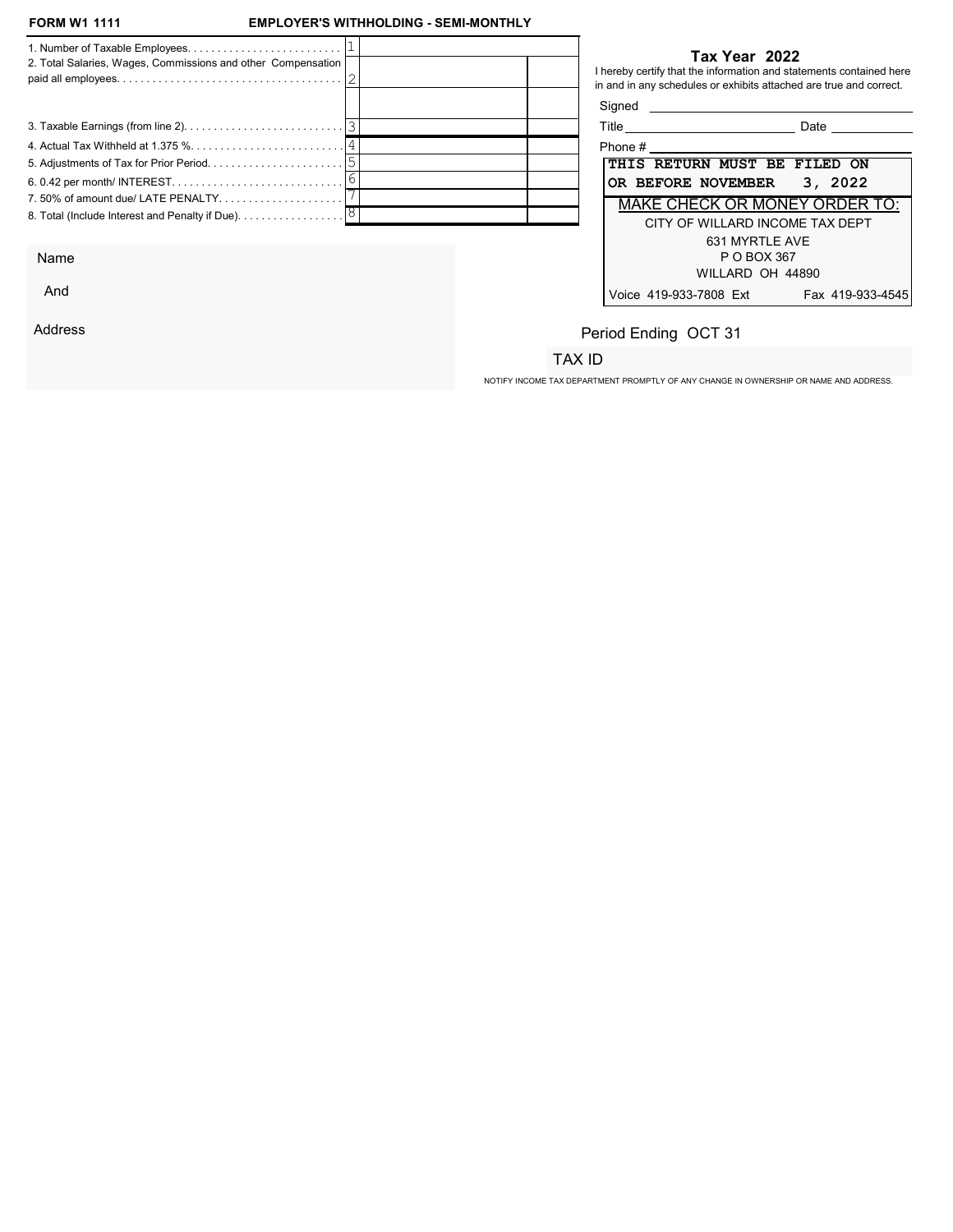And

Address

## EMPLOYER'S WITHHOLDING - SEMI-MONTHLY

| 2. Total Salaries, Wages, Commissions and other Compensation                         |  |            | Tax Year 2022<br>I hereby certify that the information and statements contained here<br>in and in any schedules or exhibits attached are true and correct. |
|--------------------------------------------------------------------------------------|--|------------|------------------------------------------------------------------------------------------------------------------------------------------------------------|
|                                                                                      |  | Signed     |                                                                                                                                                            |
|                                                                                      |  |            | Date                                                                                                                                                       |
|                                                                                      |  | Phone $\#$ |                                                                                                                                                            |
|                                                                                      |  |            | THIS RETURN MUST BE FILED ON                                                                                                                               |
|                                                                                      |  |            | OR BEFORE NOVEMBER 18, 2022                                                                                                                                |
| 7.50% of amount due/ LATE PENALTY                                                    |  |            | <b>MAKE CHECK OR MONEY ORDER TO:</b>                                                                                                                       |
| 8. Total (Include Interest and Penalty if Due). $\ldots \ldots \ldots \ldots \,  8 $ |  |            | CITY OF WILLARD INCOME TAX DEPT                                                                                                                            |
|                                                                                      |  |            | 631 MYRTLE AVE                                                                                                                                             |
| Name                                                                                 |  |            | P O BOX 367                                                                                                                                                |

| Title                        |                                 | Date                                 |
|------------------------------|---------------------------------|--------------------------------------|
| Phone #                      |                                 |                                      |
| THIS RETURN MUST BE FILED ON |                                 |                                      |
| OR BEFORE NOVEMBER 18, 2022  |                                 |                                      |
|                              |                                 | <b>MAKE CHECK OR MONEY ORDER TO:</b> |
|                              | CITY OF WILLARD INCOME TAX DEPT |                                      |
|                              | 631 MYRTI F AVF                 |                                      |
|                              | P O BOX 367                     |                                      |
|                              | WILLARD OH 44890                |                                      |
| Voice 419-933-7808 Ext       |                                 | Fax 419-933-4545                     |

# Period Ending NOV 15

## TAX ID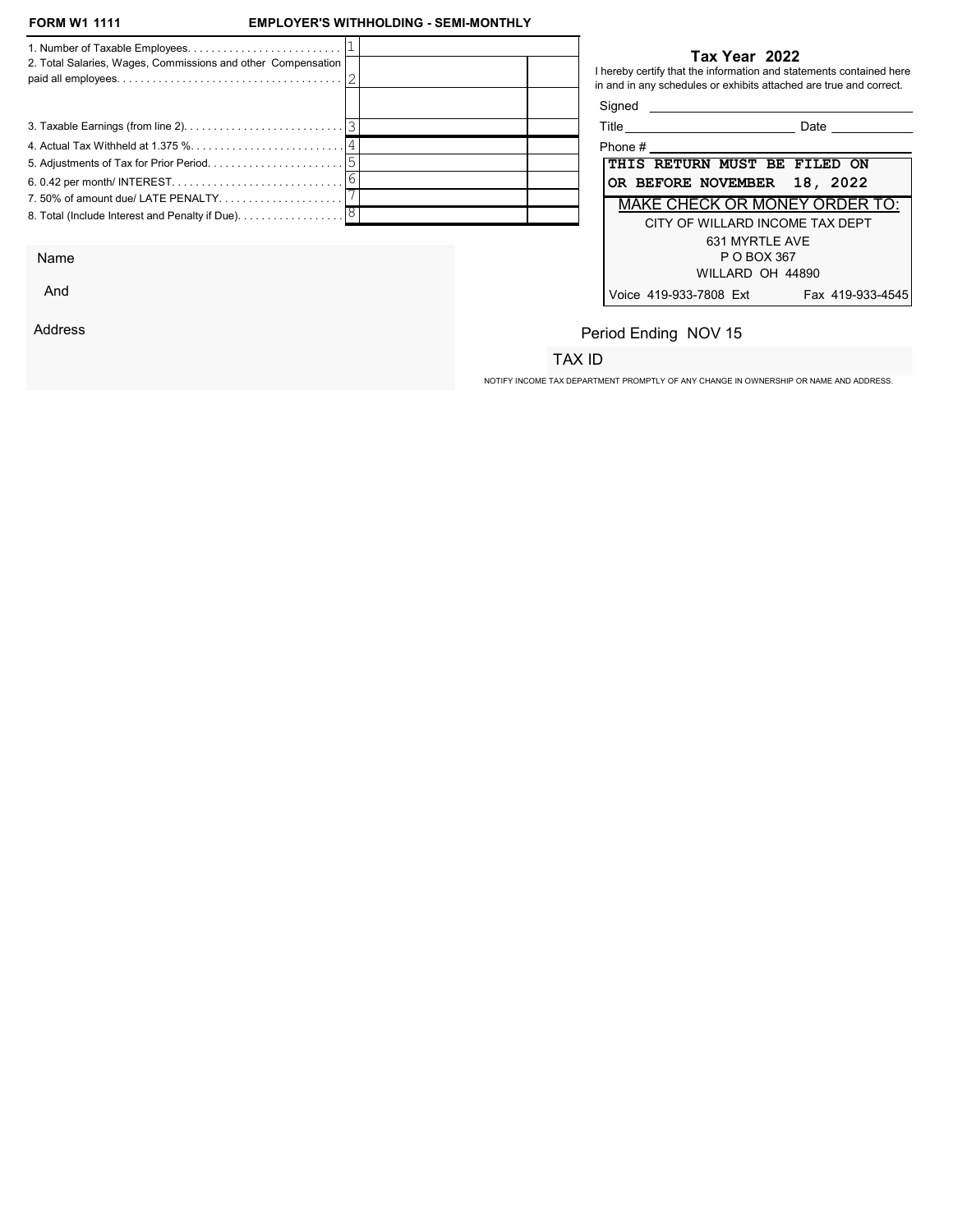And

Address

## EMPLOYER'S WITHHOLDING - SEMI-MONTHLY

| 2. Total Salaries, Wages, Commissions and other Compensation                         |  |            | Tax Year 2022<br>I hereby certify that the information and statements contained here<br>in and in any schedules or exhibits attached are true and correct. |
|--------------------------------------------------------------------------------------|--|------------|------------------------------------------------------------------------------------------------------------------------------------------------------------|
|                                                                                      |  | Signed     |                                                                                                                                                            |
|                                                                                      |  |            | Title ____________________________<br>Date                                                                                                                 |
|                                                                                      |  | Phone $\#$ |                                                                                                                                                            |
|                                                                                      |  |            | THIS RETURN MUST BE FILED ON                                                                                                                               |
|                                                                                      |  |            | 3, 2022<br>OR BEFORE DECEMBER                                                                                                                              |
| 7.50% of amount due/ LATE PENALTY                                                    |  |            | <b>MAKE CHECK OR MONEY ORDER TO:</b>                                                                                                                       |
| 8. Total (Include Interest and Penalty if Due). $\ldots \ldots \ldots \ldots \,  8 $ |  |            | CITY OF WILLARD INCOME TAX DEPT                                                                                                                            |
|                                                                                      |  |            | 631 MYRTLE AVE                                                                                                                                             |
| Name                                                                                 |  |            | P O BOX 367                                                                                                                                                |

| Title                        |                  | Date                                 |
|------------------------------|------------------|--------------------------------------|
| Phone #                      |                  |                                      |
| THIS RETURN MUST BE FILED ON |                  |                                      |
| OR BEFORE DECEMBER 3, 2022   |                  |                                      |
|                              |                  | <b>MAKE CHECK OR MONEY ORDER TO:</b> |
|                              |                  | CITY OF WILLARD INCOME TAX DEPT      |
|                              | 631 MYRTI F AVF  |                                      |
|                              | P O BOX 367      |                                      |
|                              | WILLARD OH 44890 |                                      |
| Voice 419-933-7808 Ext       |                  | Fax 419-933-4545                     |

# Period Ending NOV 30

## TAX ID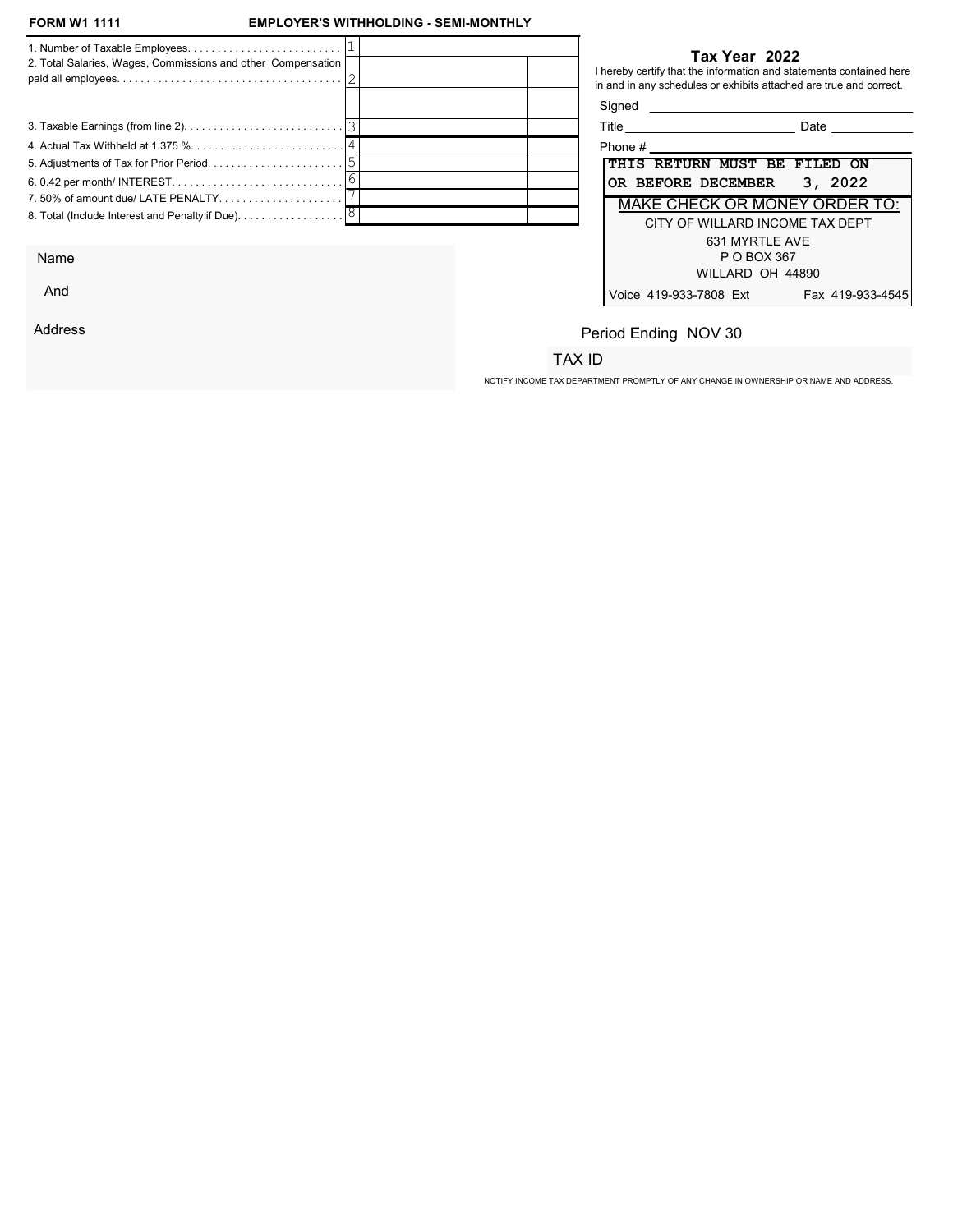And

Address

## EMPLOYER'S WITHHOLDING - SEMI-MONTHLY

| 2. Total Salaries, Wages, Commissions and other Compensation |  |         | Tax Year 2022<br>I hereby certify that the information and statements contained here<br>in and in any schedules or exhibits attached are true and correct. |
|--------------------------------------------------------------|--|---------|------------------------------------------------------------------------------------------------------------------------------------------------------------|
|                                                              |  | Signed  |                                                                                                                                                            |
|                                                              |  |         | Date                                                                                                                                                       |
|                                                              |  | Phone # |                                                                                                                                                            |
|                                                              |  |         | THIS RETURN MUST BE FILED ON                                                                                                                               |
|                                                              |  |         | OR BEFORE DECEMBER 18, 2022                                                                                                                                |
| 7.50% of amount due/ LATE PENALTY                            |  |         | <b>MAKE CHECK OR MONEY ORDER TO:</b>                                                                                                                       |
|                                                              |  |         | CITY OF WILLARD INCOME TAX DEPT                                                                                                                            |
|                                                              |  |         | 631 MYRTLE AVE                                                                                                                                             |
| Name                                                         |  |         | P O BOX 367                                                                                                                                                |

| ше<br><br>- 10 | ю |
|----------------|---|
|                |   |

| Phone #                                    |  |  |  |  |  |  |  |
|--------------------------------------------|--|--|--|--|--|--|--|
| THIS RETURN MUST BE FILED ON               |  |  |  |  |  |  |  |
| OR BEFORE DECEMBER 18, 2022                |  |  |  |  |  |  |  |
| MAKE CHECK OR MONEY ORDER TO:              |  |  |  |  |  |  |  |
| CITY OF WILLARD INCOME TAX DEPT            |  |  |  |  |  |  |  |
| 631 MYRTLE AVE                             |  |  |  |  |  |  |  |
| P O BOX 367                                |  |  |  |  |  |  |  |
| WILLARD OH 44890                           |  |  |  |  |  |  |  |
| Voice 419-933-7808 Ext<br>Fax 419-933-4545 |  |  |  |  |  |  |  |

# Period Ending DEC 15

## TAX ID